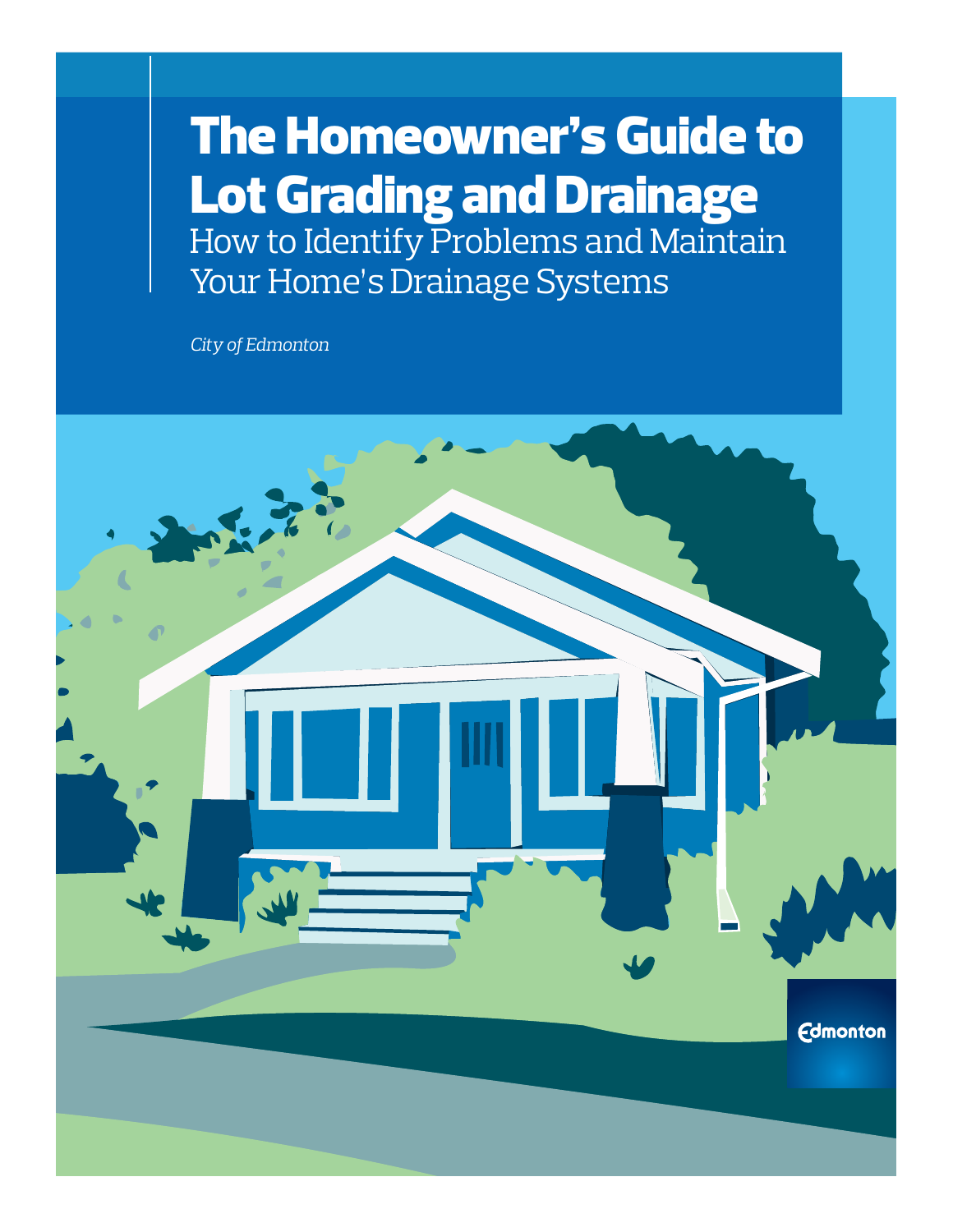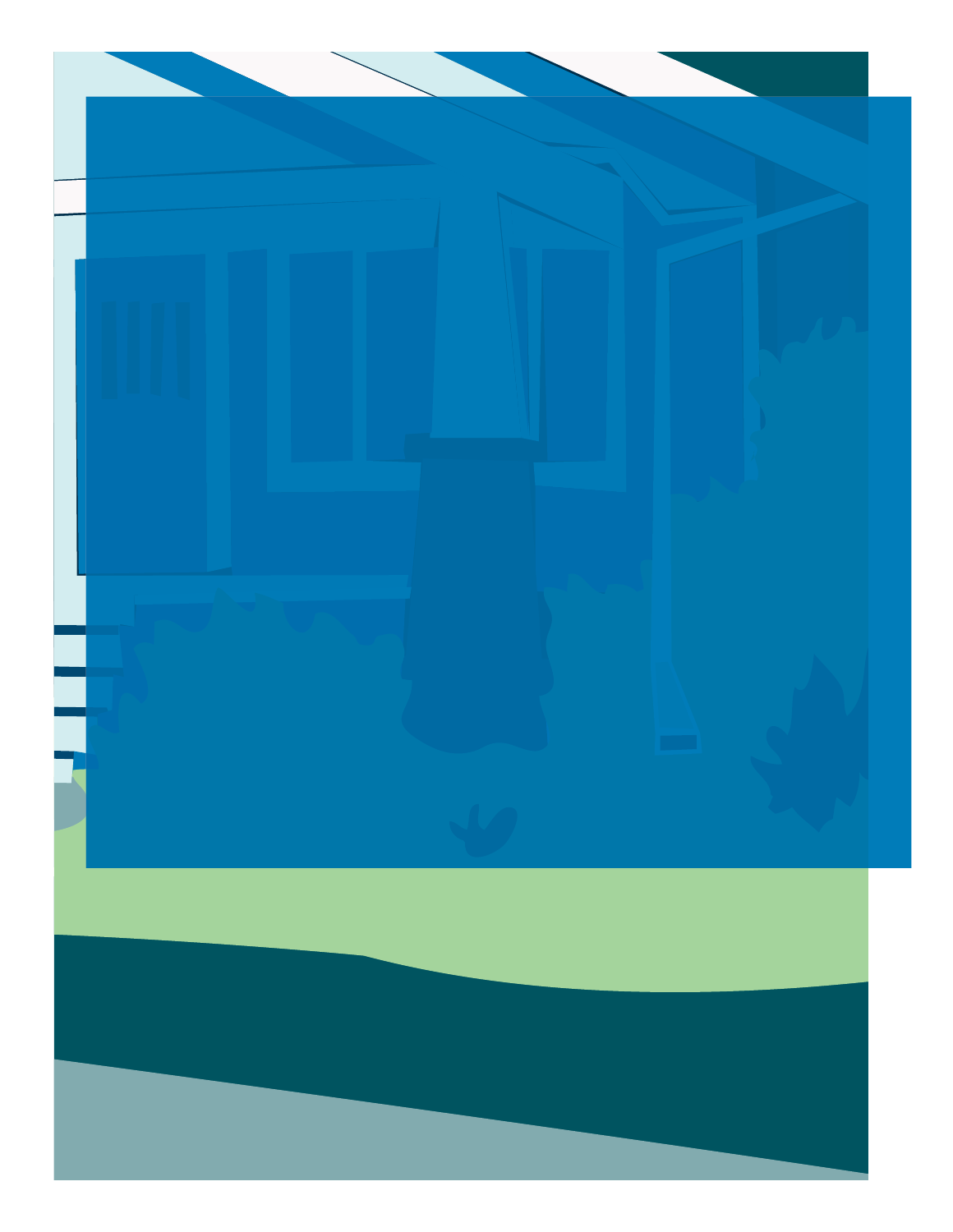Flooding caused by heavy precipitation, melting snow, or runoff may pose problems for all kinds of properties. Older and newer houses may be at risk for flooding if proper precautions are not taken. The City encourages all builders and homeowners to take preventive measures to avoid flooding. This booklet contains information on:

- + Why homes flood
- + Protecting your home from flooding
- + Eavestroughs, downspouts, and weeping tile
- + Pipes, sump pumps, and backwater valves
- + Improving lot grading
- + Maintaining your home drainage system

**Note:** To clarify the corporate meaning and responsibility of the title "Drainage", the City of Edmonton agrees that EPCOR Drainage Services takes full responsibility for this word.

The Lot Grading Section of the City of Edmonton is the Local Approving Authority for regulating the control of stormwater surface flow on private property.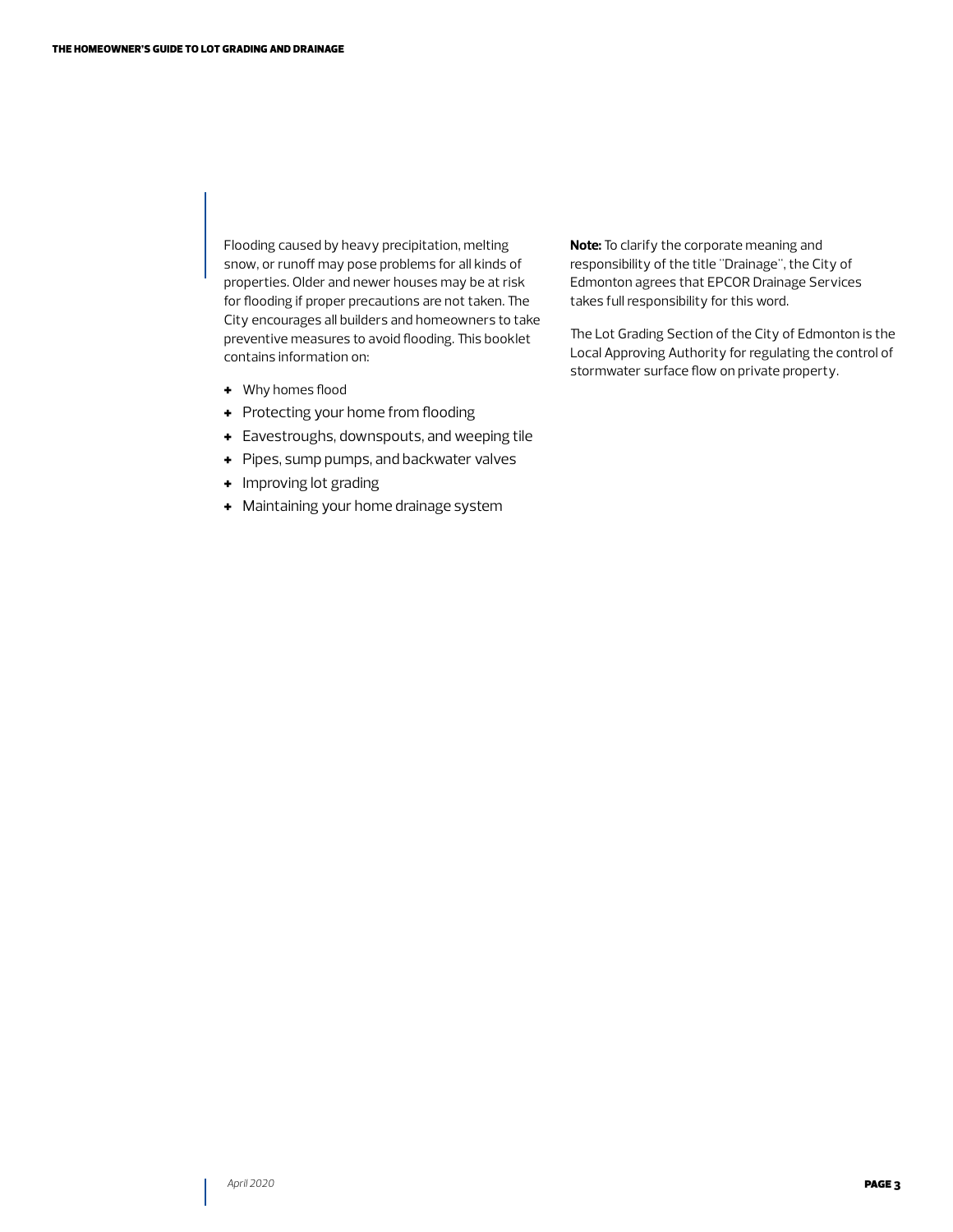# TABLE OF CONTENTS

### 05 INTRODUCTION

- 06 CHAPTER 1: UNDERSTANDING DRAINAGE Home Drainage System Municipal Drainage System
- 12 CHAPTER 2: WHY HOMES FLOOD Five Quick, Inexpensive Ways To Get You Started

#### 14 CHAPTER 3: EAVESTROUGHS AND **DOWNSPOUTS**

### 17 CHAPTER 4: IMPROVING LOT GRADING

Homemade Slope Gauge Product Focus: Window Wells Be Kind to Your Neighbours

#### 20 CHAPTER 5: BACKWATER VALVES, WEEPING TILE AND SUMP PUMPS

- Backwater Valves Weeping Tile Permits Sump Pumps Finding and Testing Your Sump Pump Other Factors What to Look for When Replacing Your Sump Pump
	- Horsepower (hp)
	- Size/Capacity/Performance
	- Pump Type, Back-up Systems and Alarms
	- Quality
- Sump Pit Requirements Purchasing Checklist

### 25 CHAPTER 6: MAINTAINING YOUR HOME DRAINAGE SYSTEM

#### Outside

- Eavestroughs and Downspouts
- Splash Pads and Extensions
- Lot Grading

#### Inside

- Foundation Walls
- Sump Pump
- Backwater Valve
- Plumbing Fixtures
- Fats, Oils, and Grease

### 27 CHAPTER 7: RESOURCES THAT CAN HELP

City of Edmonton EPCOR EPCOR Drainage, Flood Prevention Home Checkup Program EPCOR Drainage Plumbers and Landscapers Do-it-yourself Resources Alberta Health Services

### 28 CHAPTER 8: GLOSSARY OF TERMS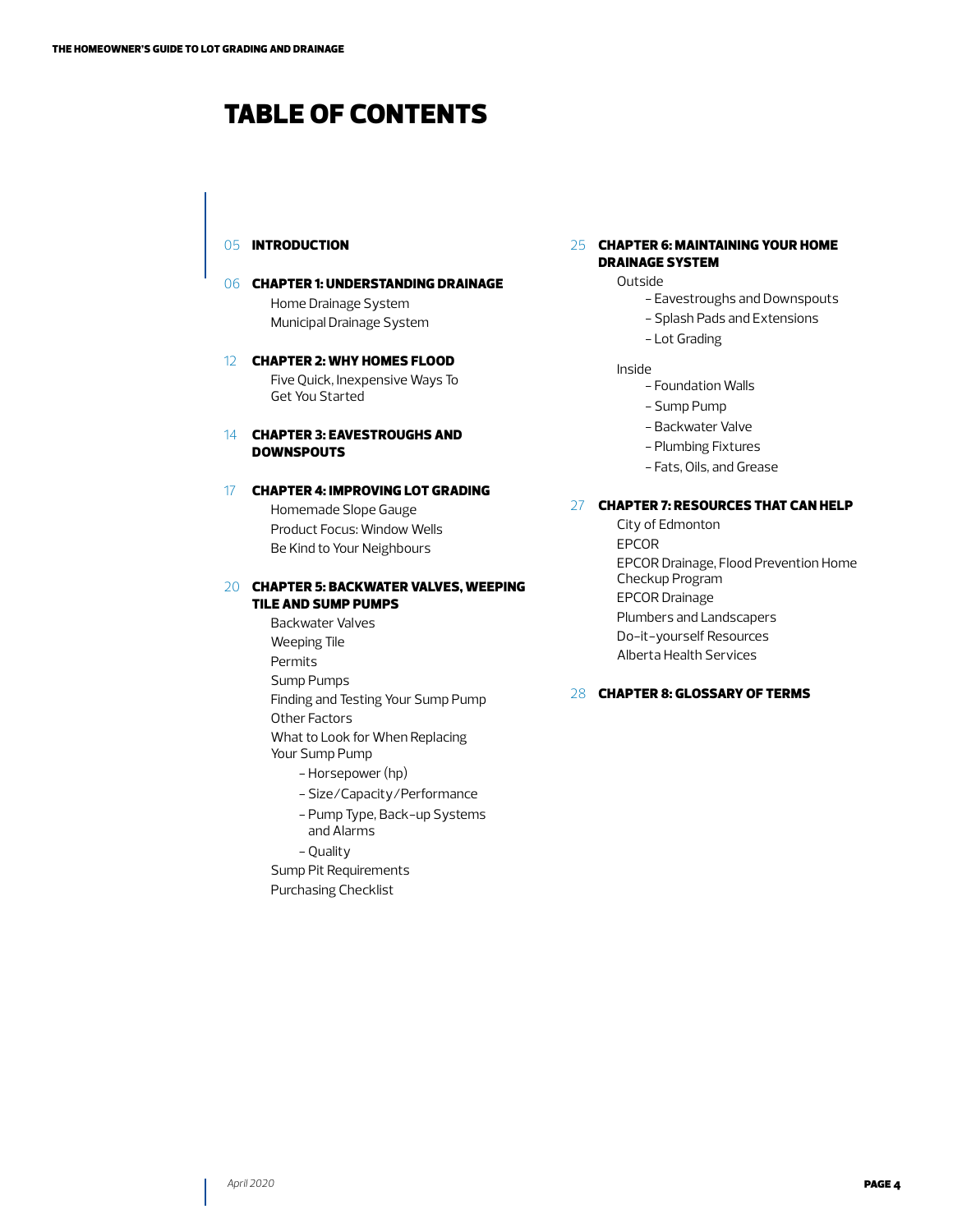### INTRODUCTION

Every year, millions of litres of water flow into the municipal drainage system from residential rooftops and indoor plumbing. Most people don't think about how the water is collected or where it goes. However, it's a different matter when there is a torrential storm, the drainage system falters, and you get water in your basement.

Water damage from flooding costs time and money and is a major inconvenience. Fortunately, there are many things you can do to reduce your risk. Prevention and maintenance are the keys. Looking at your home now and fixing any problem areas before the next major rainstorm can save you a lot of grief.

This Homeowner's Guide to Lot Grading and Drainage contains information that can help you identify problems and properly upgrade, repair, or maintain your home's lot grading and drainage system. This booklet is filled with practical drainage tips and projects that you can do yourself.

Details of various projects, relative costs, and degrees of difficulty are provided throughout. Even if you prefer to hire a professional, this booklet offers knowledge and insights that may help you make a more informed choice. It is recommended that you obtain three quotes and ask for references, particularly if you are unfamiliar with the company or individual.

*Definitions of words or phrases highlighted in bold can be found in the Glossary of Terms in Chapter 8.*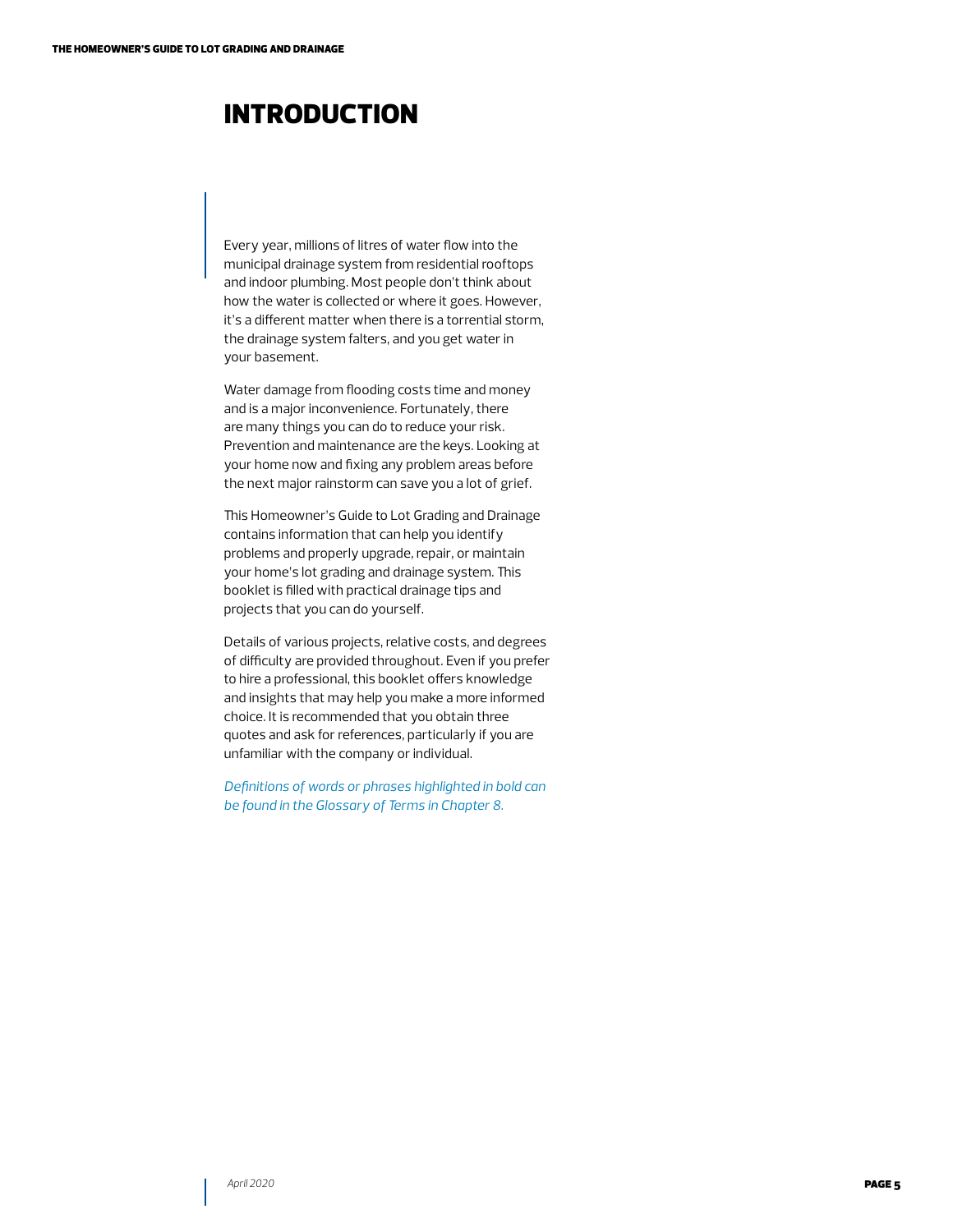# CHAPTER 1: UNDERSTANDING DRAINAGE

### *Home Drainage System*

In any City, private and public drainage systems work together to channel and move sanitary and **stormwater** safely away from homes and neighbourhood streets. The private system is the responsibility of residential and commercial property owners. **As of September 1, 2017, the public system is owned and operated by EPCOR Drainage.** Various servicing scenarios exist in the city and each property has unique connection requirements based on the drainage system that is available in the area.

The **Sanitary Sewer Main** deals with all water disposed from inside the home. Water from showers, toilets, sinks, dishwashers, clothes washers, and floor drains is channelled to a pipe under your basement floor. This pipe is connected to a larger sanitary sewer pipe located under the street or the back lane.

The **Storm Sewer Main** deals with roof and surface water that comes from rainfall or snowmelt. Sloped lawns and driveways direct water from the roof and the ground to the street or the back lane, where catch basins are located. The **catch basins** are connected to large underground **stormwater** pipes (See Figure 2 and 3).

Water that seeps through the ground is collected by weeping tile located at the bottom of your home's foundation. **Weeping tile** is either connected to a **sump pump**, which sends excess water up to the surface or to a sewer pipe under your basement floor (See Figure 2 and3).

Some properties in Edmonton have a separate storm service. In these homes, roof **downspouts** are connected to a stand pipe. This pipe goes into the ground and sends the water to a larger stormwater pipe located under the street or the back lane (See Figure 2).

The following three figures show common service connections at different stages in the City's development.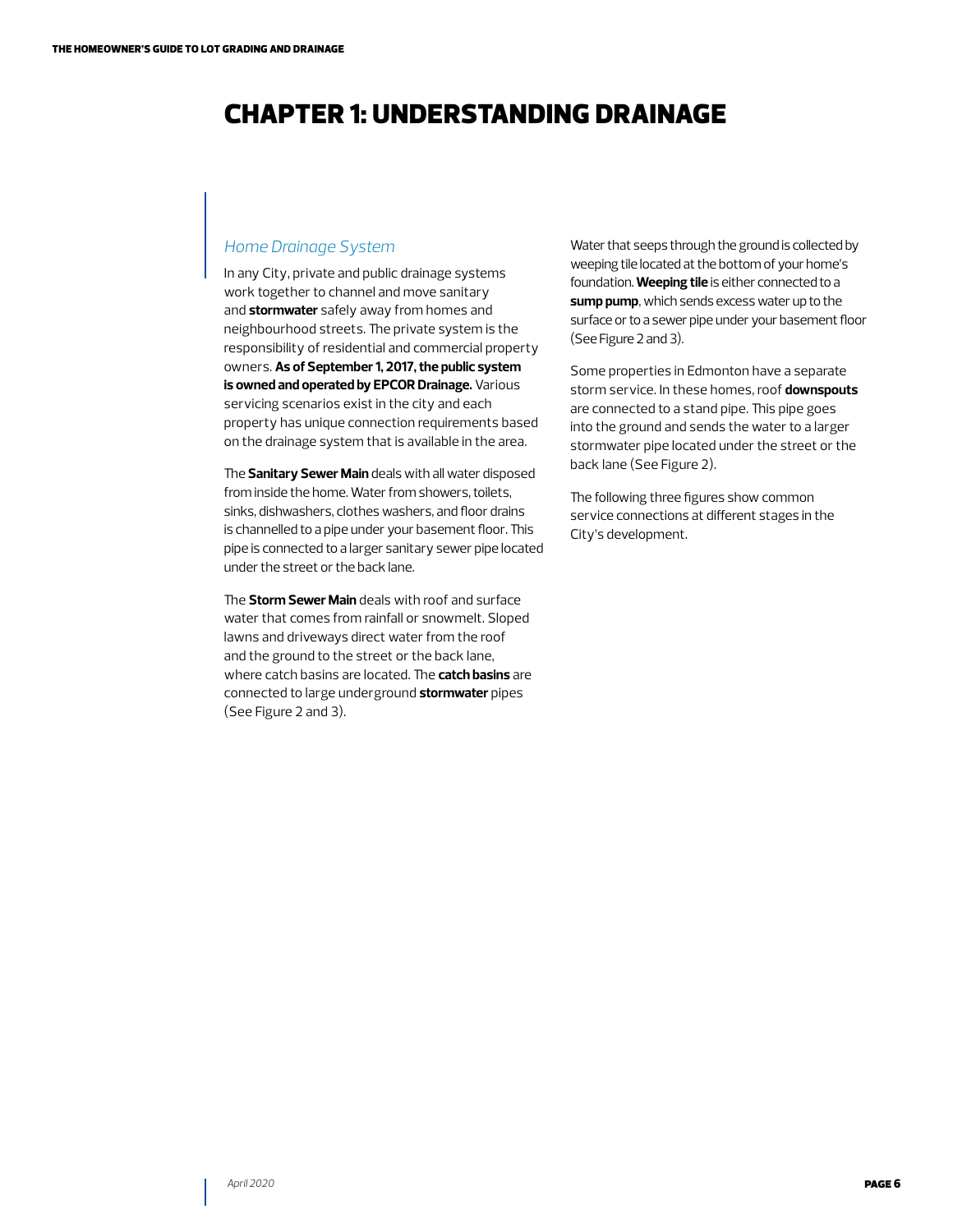

Figure 1: Typical service connection prior to 1960 – Combined Sewer Main

**Note:** Properties in this era may have weeping tile connection to the sanitary service and to a **Combined Sewer Main**. Downspouts may have been connected to a property's **Sanitary Service** pipe. However, this type of connection has not been allowed in the City of Edmonton since 1988.

Contact EPCOR Infill Water and Sewer Servicing at *780-496-5444* or email [wass.drainage@epcor.com](mailto:wass.drainage@epcor.com) for connection requirements.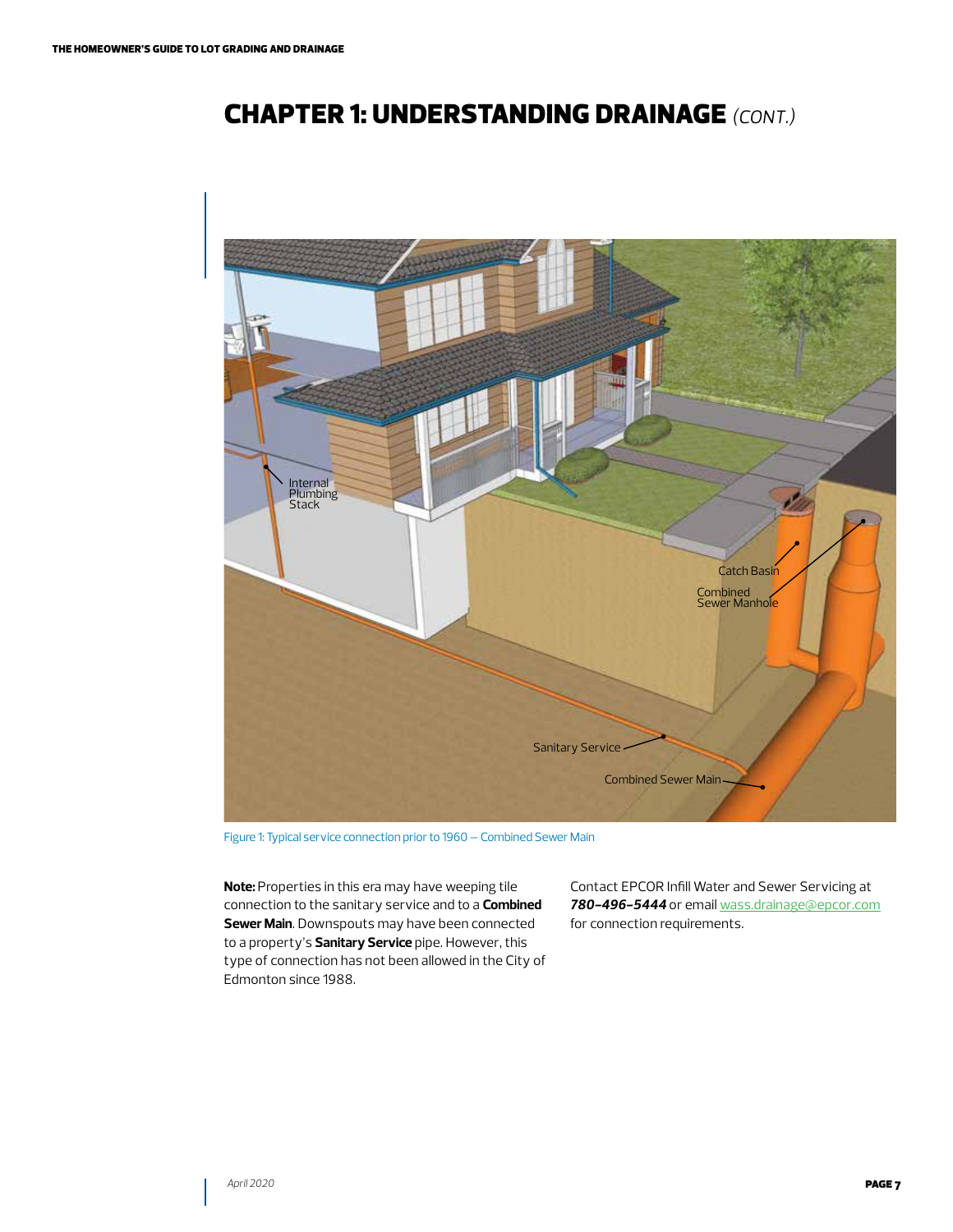

**Figure 2:** Typical Service Connection Between 1960 – 1988 Separate Storm Sewer Main and Separate Sanitary Sewer Main

**Note:** Some properties in this era did not have storm services constructed to the property line and roof water may spill to the surface.

Contact EPCOR Infill Water and Sewer Servicing at *780-496-5444* or email [wass.drainage@epcor.com](mailto:wass.drainage@epcor.com) for connection requirements.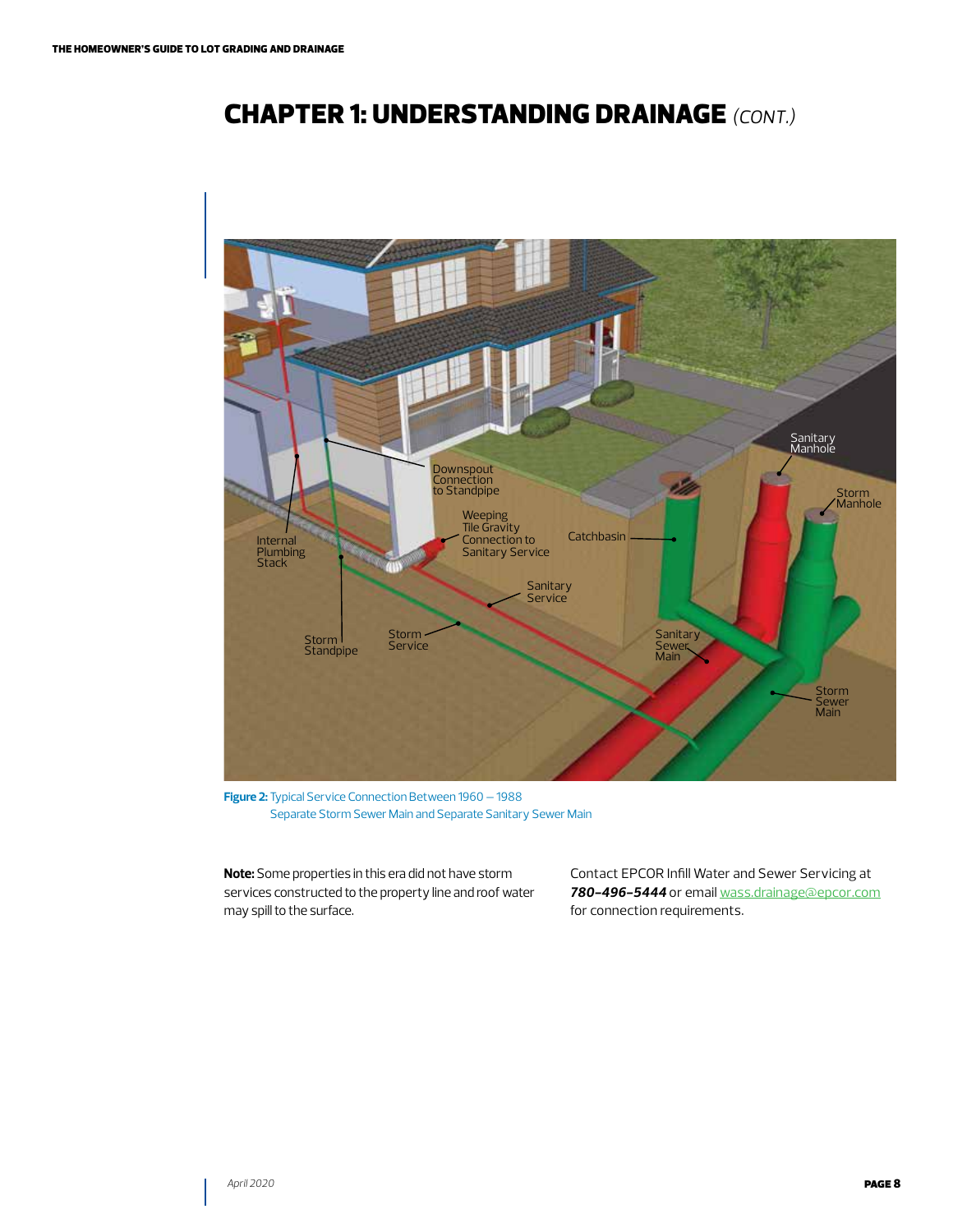

**Note:** Some properties in this era did not have foundation or storm services constructed to the property line and roof water/sump pump discharge may spill to the surface. In newer neighbourhoods developed after 2006, separate **foundation services** or storm services are provided for every property. These properties must connect the weeping tile discharge to the foundation service or **storm service** provided.

For all properties having a separate storm service, the weeping tile discharge as well as the roof water must drain to the separate storm service.

Contact EPCOR Infill Water and Sewer Servicing at *780-496-5444* or email [wass.drainage@epcor.com](mailto:wass.drainage@epcor.com) for connection requirements.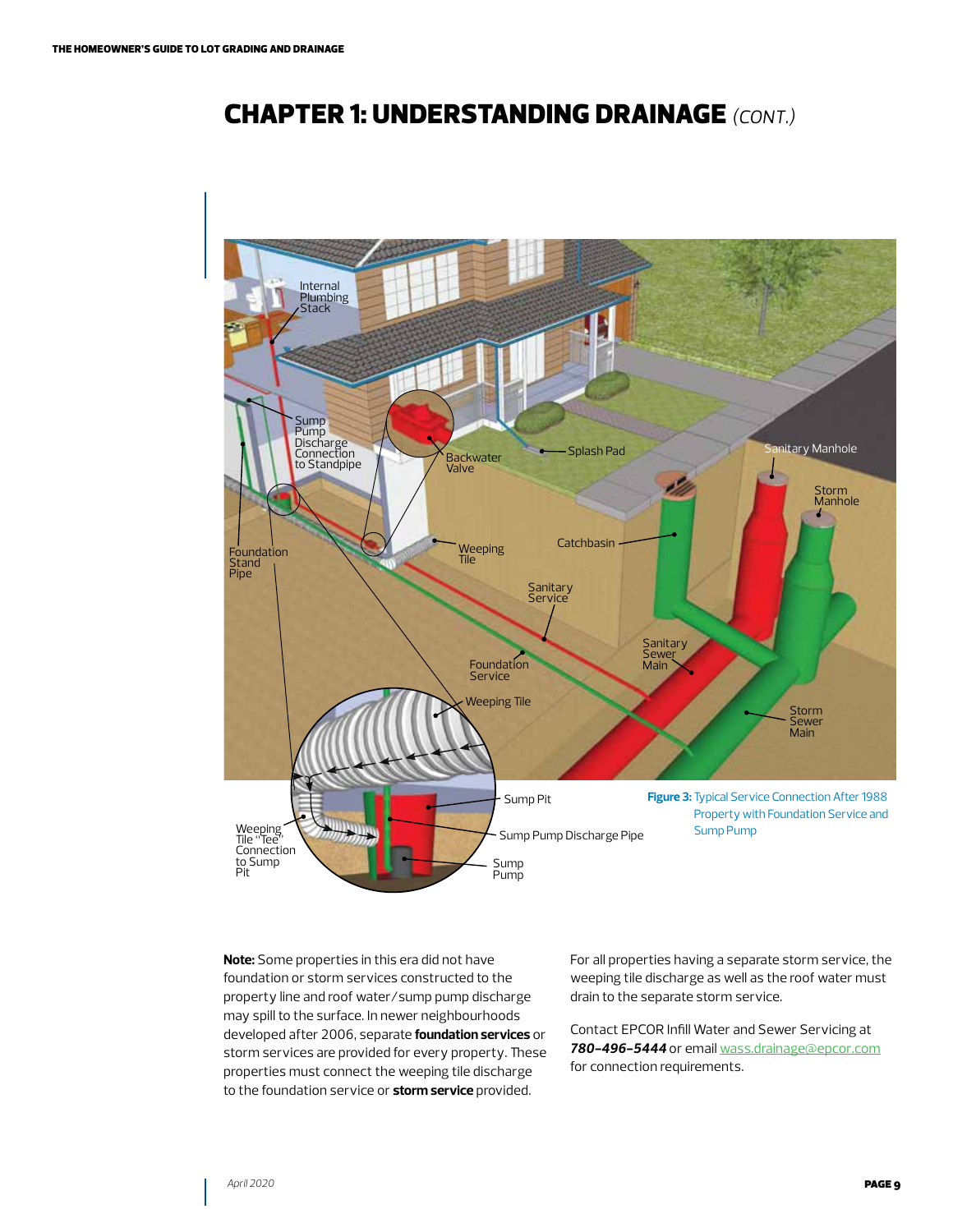### *Municipal Drainage System*

The Municipal (Public) system is owned and operated by EPCOR Drainage as of September 1, 2017. The **sanitary sewer main** collects sewage and "**grey water**" and sends it to either the EPCOR Gold Bar Wastewater Treatment Plant or the Alberta Capital Region Wastewater Treatment Plant for processing. At the plants, the solid waste is removed and the water is cleaned before being released into the North Saskatchewan River.

The **stormwater** system collects rainwater and snowmelt and channels it via pipes or overland routes to **dry ponds**, **stormwater management lakes**, creeks, ravines, or directly into the North Saskatchewan River. Since about 1980, stormwater management lakes to service new Edmonton neighbourhoods have been mandatory.

A **combined sewer main** exists in Edmonton neighbourhoods built before the 1960s. The **combined sewer main** collects sanitary and stormwater in the same pipe and sends it to the EPCOR Gold Bar Wastewater Treatment Plant for processing.



Stormwater Management Lake



Dry pond



**Outfall**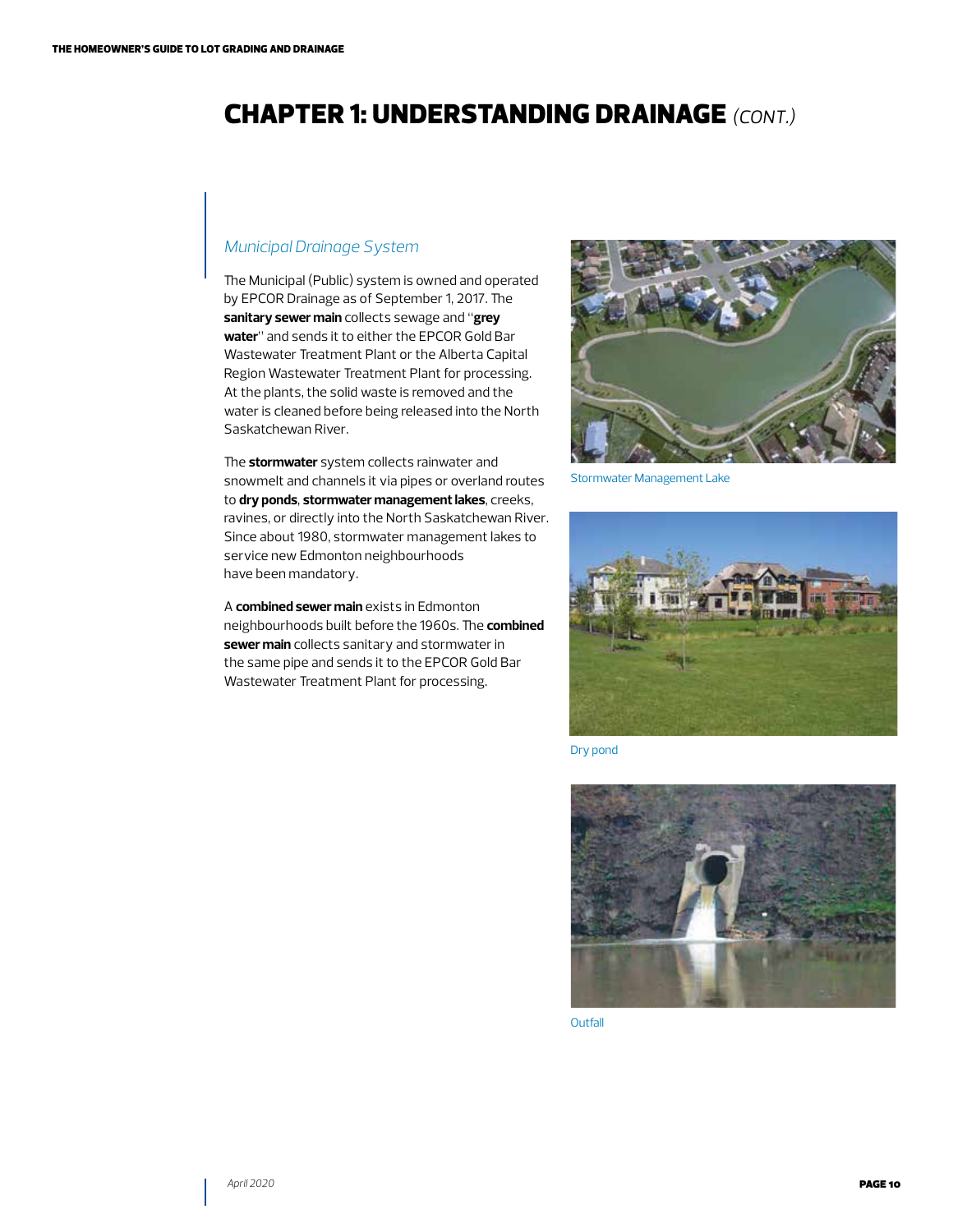# CHAPTER 2: WHY HOMES FLOOD

Edmonton gets about 345 millimetres (14 inches) of rain each year. Most of this comes in the form of thundershowers or summer storms, any one of which can drop a large amount of water in a concentrated area in a short period of time. When a major rainstorm hits, the huge volume of water that occurs can overwhelm drainage systems and cause flooding. Snow poses a similar threat in the spring if there is a rapid snowmelt.



During a rainstorm, the pressure on your home drainage and the municipal drainage systems increases dramatically. The condition and capacity of these systems are equally important in managing wet weather. Blocked or broken pipes, poor **lot grading**, excess hail, and other factors can restrict the flow of water, which substantially increases the risk of flooding.

In Edmonton, the municipal **stormwater** drainage system design standard is one in five years, meaning the system can handle any typical rainstorm but could have its capacity exceeded, on average, once every five years. This design standard is based on historical weather patterns. The municipal sanitary system design is based on sewage flows, including an allowance for water that gets into the system during wet weather.

When the volume of stormwater exceeds the municipal system's capacity, surface pooling occurs. Some of this excess water also finds its way into the sanitary system and creates added pressure on sanitary pipes, including those exiting from homes. Since 1988, **[Alberta Plumbing Code and Standards](https://www.alberta.ca/plumbing-code-and-standards.aspx)** and City of Edmonton bylaws have required that each new home have a backwater valve to protect against sewer backup. City of Edmonton bylaws have required that each new home have a **backwater valve** to protect against sewer backup.

**Lot grading** must have a positive **slope** of 10 to 15 cm (4 to 6 inches) for a minimum distance of 1.5 to 2 metres (5 to 6 feet) away from the home's foundation. Also note that grading near a common property line must not impact abutting lots. Also, **downspout extensions** or **splash pads**, **window wells** (where required), and weeping tile connected to a **sump** pit (in some cases) are recommended.





Water near a foundation.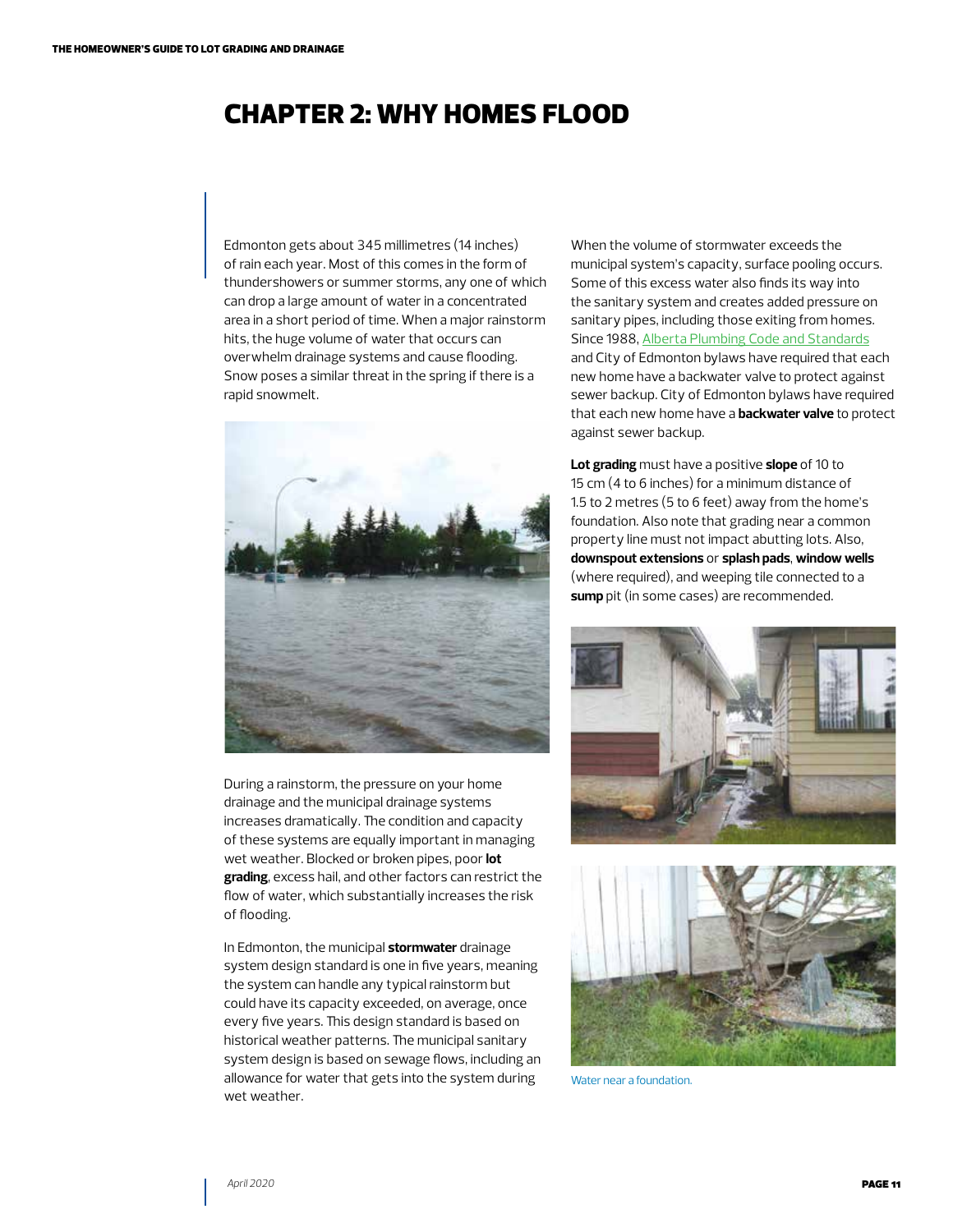### CHAPTER 2: WHY HOMES FLOOD *(CONT.)*

Often, homes that flood are missing one or more of these components or the components are found to be in poor working order. The location of a home can also make a difference. For example, homes built in low lying areas or next to lakes have a greater flood risk, as surface and groundwater will naturally drain to these areas. Other flood risk factors include lot elevation, style of home, servicing elevation, surface conditions, and water drainage from neighbouring properties.

Homeowner behaviour during a storm can also increase the risk of flooding. For example, washing clothes, taking a shower, running the dishwasher, and flushing toilets adds water to a system that may already be overloaded. The water may have nowhere to go but up your floor drain and into your basement.

This is particularly true if you have a backwater valve. The valve is designed to close during extreme conditions and keep outside water from getting in. However, when the valve is closed, water from the inside also can't get out.

Many people forget to put their downspout extensions down before it rains. A long downspout extension is of no value when it's propped up against the side of the house. If you have a **sump pump**, double check to see that it is plugged in and the breaker is on during a storm. More than one homeowner has searched for the cause of a flooded basement only to discover the **sump pump** lacked the power to perform.



Flushing a toilet during a storm can increase flood risk Downspout and grading problem.

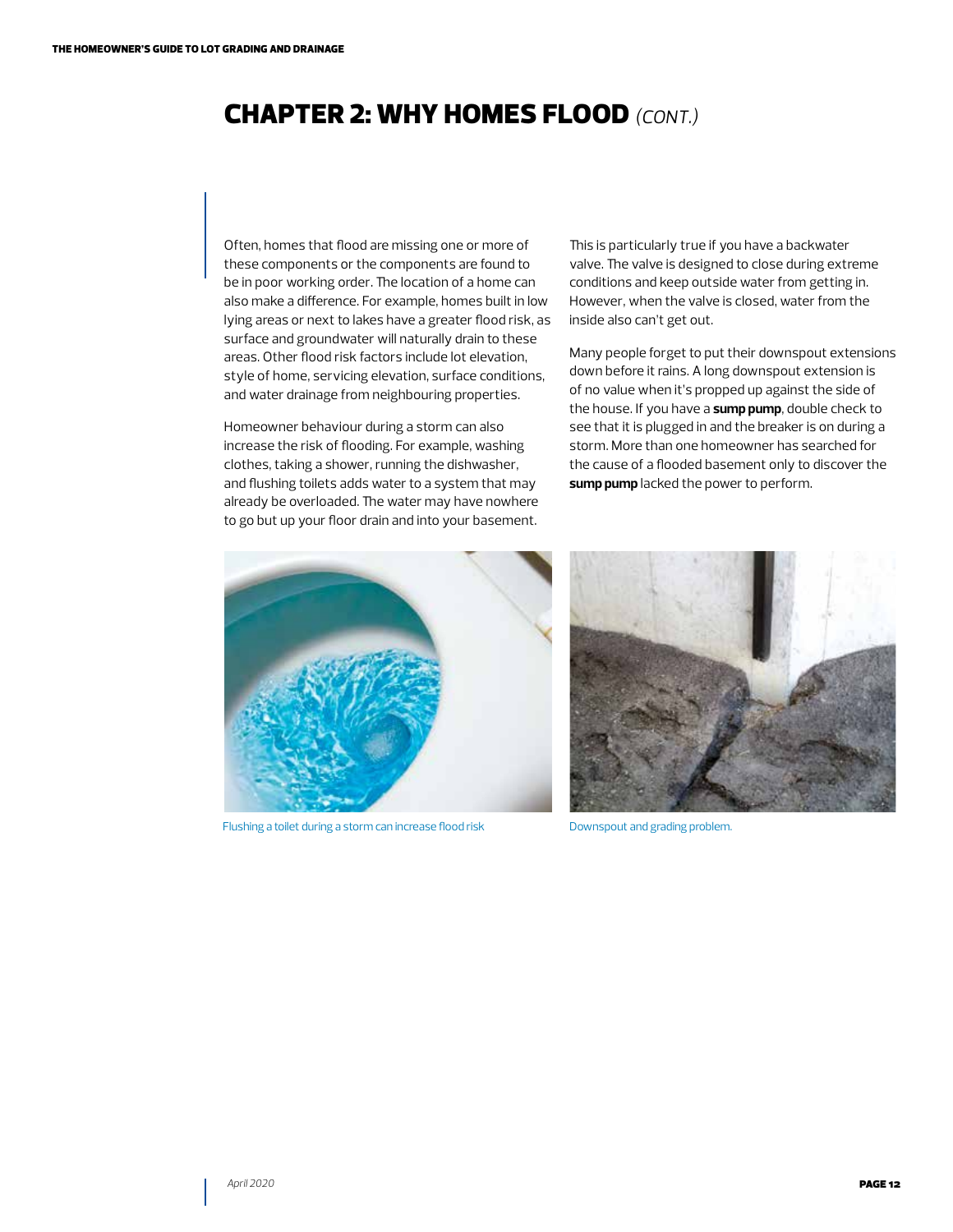# CHAPTER 2: WHY HOMES FLOOD *(CONT.)*

### *Five Quick, Inexpensive Ways To Get You Started*

An assessment of your home drainage system may have pointed out a number of deficiencies. So where do you start? Here are some quick, inexpensive actions you can take that will make a difference in reducing your flood risk.

- 1 Plug the leaks. A ladder, silicone, and time are all you need to seal holes or cracks in your eavestroughs, downspouts, downspout extensions, sidewalks, patio, and/or driveway.
- 2 Repair or replace downspout extensions. This action might be a matter of simply putting down the extension that's already there or putting back the **splash pad**. Purchasing and installing extensions or splash pads is inexpensive, but very important in getting water away from foundation walls. Do not direct the **downspout extensions** towards a neighbouring property.
- 3 Clean your eavestroughs and downspouts. The downspout extensions have little value if leaves and other debris are preventing water from getting down the **downspout**. A gloved hand (or garden spade), ladder, and garden hose are what you need to get the job done.
- 4 Backfill under steps and decks. These are often the weak spots in **lot grading**. Dirt and some shovel work is all it takes to fill the depression and get the ground sloping downhill away from the house again.
- 5 Top up sunken areas around the foundation. Ground around your basement settles over time. Raising that up with some dirt and shovel work will reestablish a positive **slope** (regrade at little or no cost). Consulting with abutting property owners is very important when regrading between properties.



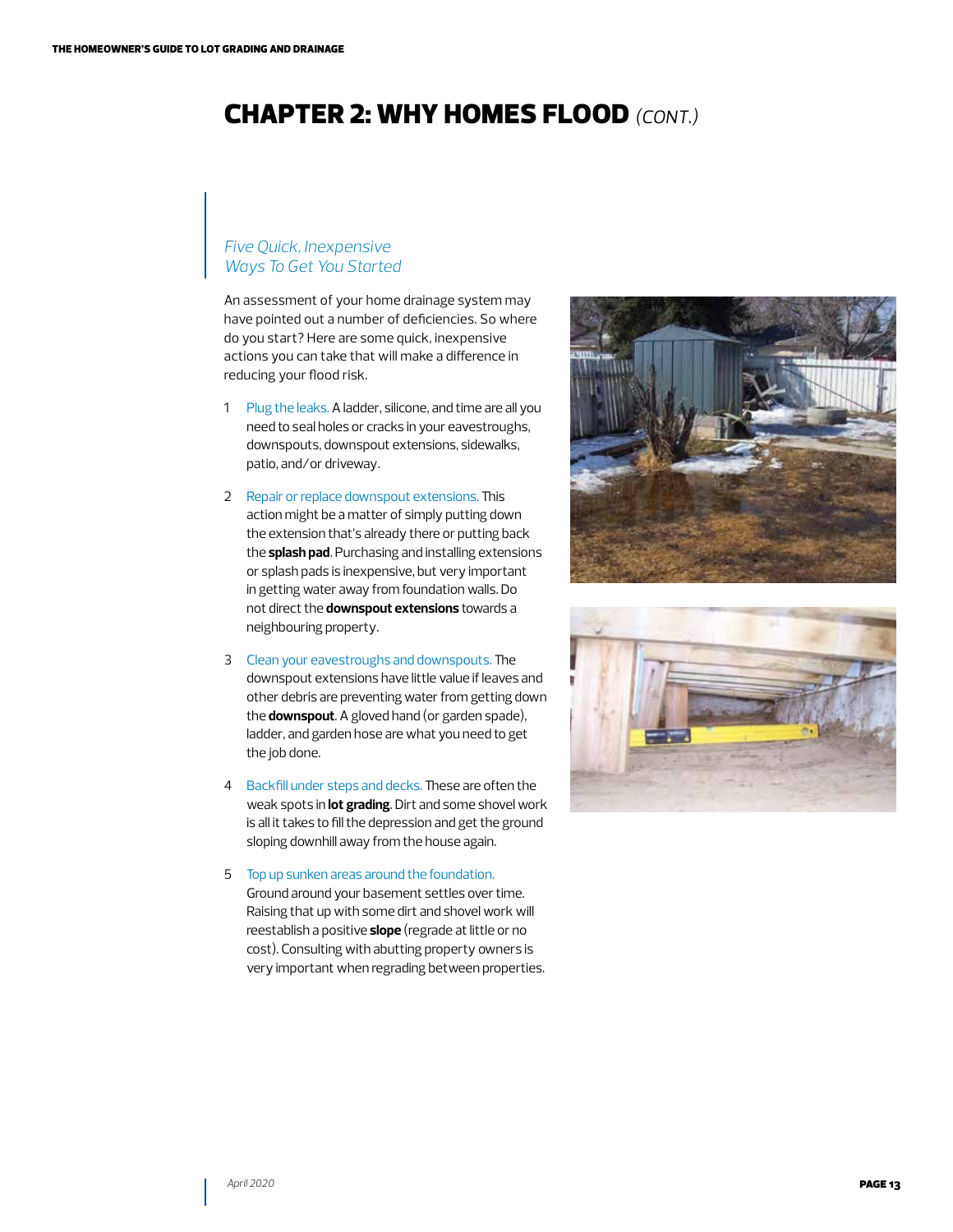# CHAPTER 3: EAVESTROUGHS AND DOWNSPOUTS

On any property, the first point of defence in dealing effectively with rapid snowmelt or a rainstorm is the **eavestroughs** and **downspouts**. Just 10 mm (0.4 inches) of rain on the roof of an average sized bungalow generates 1,200 litres of runoff. Catching water from the roof and directing it away from the walls of the house are critical factors in keeping your basement dry. Eavestroughs, also known as **rain gutters**, are located directly below the roofline of your home. Eavestroughs catch roof runoff and channel it to downspouts that are normally located at the bottom corners of the roof.

The standard residential eavestrough or downspout is four or five inches wide. They are made of plastic or aluminium, but plastic is more commonly used because it is sturdier and easier to work with. They come in one standard length, but can be easily cut to the desired size. Elbows, end caps, Ts, and straight connectors are all precast so any roof size or shape can be accommodated.

Eavestroughs and downspouts should be cleaned regularly of leaves and debris so water flow is not blocked. Special hard mesh screens can be purchased to sit on top of eavestroughs to prevent leaves and large objects from entering. You can test the effectiveness of your eavestroughs by pouring water at the end furthest away from the downspout. If water leaks out or pools at any point you need to clean, repair or replace it.

Eavestroughs should direct water on a gentle **slope** down towards the downspout. Use a level inside the **eavestrough** to check that the downhill grade is consistent from one end of the eavestrough to the **downspout**. Sometimes a sagging eavestroughcan be repositioned to prevent pooling and reestablish the grade. If it cannot be repositioned, replace it.





Eavestrough leaks typically occur at joints. Fortunately, they can be repaired quickly and easily with silicone. Silicone comes in a tube and is usually clear or white. Once dry, it is water resistant and stands up well to extreme temperatures. When repairing a leak, do it from the inside of the eavestrough. Make sure the surface is clean and dry before applying the silicone.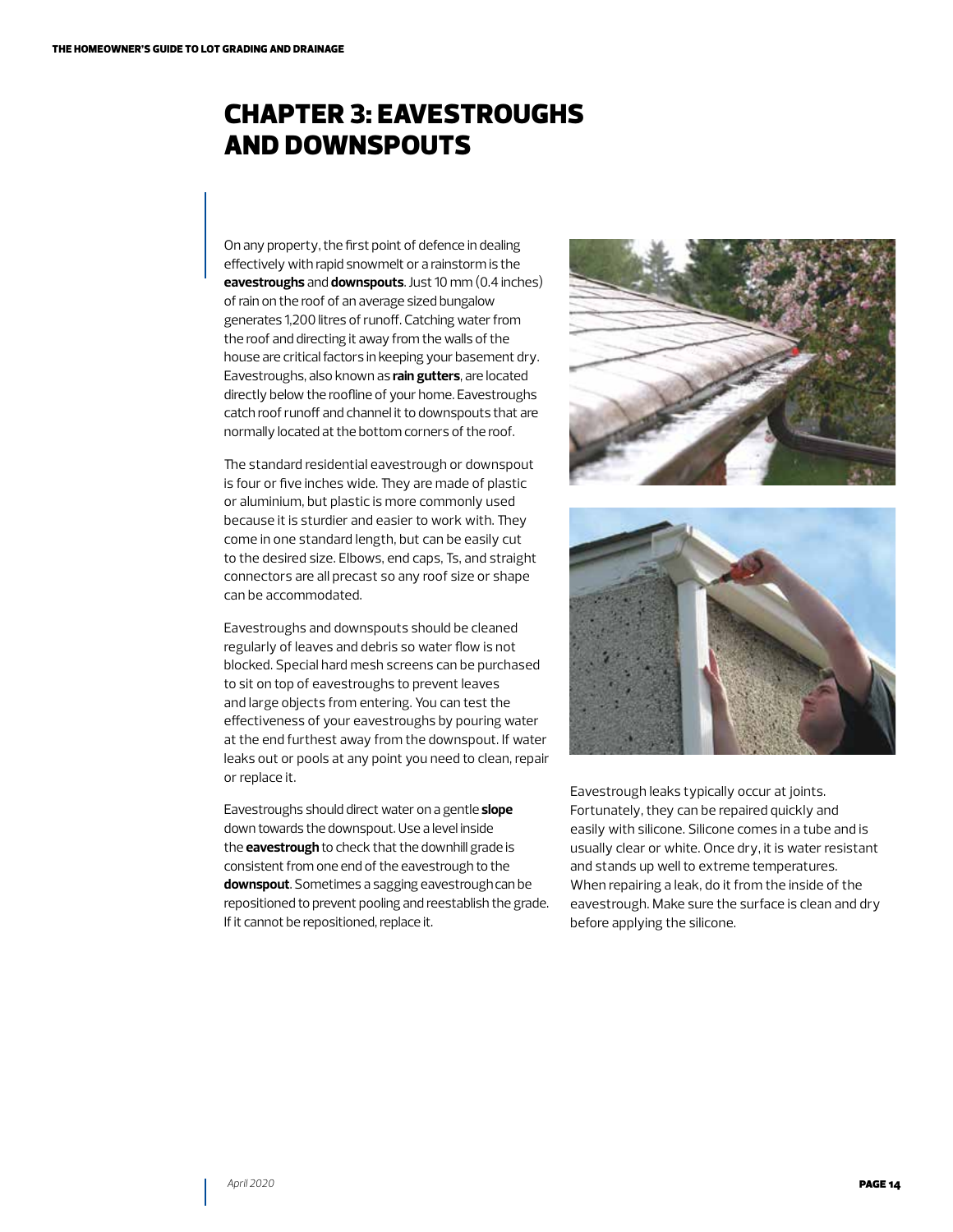# CHAPTER 3: EAVESTROUGHS AND DOWNSPOUTS *(CONT.)*

The eavestrough should be replaced if the leak is from a large hole or crack. When replacing an eavestrough or downspout, make sure to seal all connector joints and end caps with silicone.

Downspouts are hollow pipes that take water from the eavestrough and channel it to the ground. Ideally, the downspout should end in an elbow and extension that directs the water 1.5 to 2 metres (5 to 6 feet) away from the house and towards the street or back lane. The extension should be at a 30 degree or more angle in relation to the ground. In Edmonton, it must end at least 15 centimetres (six inches) inside your property line. Ensure the water is not directed onto your neighbour's property. You may be fined for discharging onto another property in a manner that causes nuisance or damage under provisions of the Drainage Bylaw 18093.

Professionals use downspout material for extensions because it is durable and very effective in channelling water away quickly. Leave the extension down all of the time or put it down whenever rain is forecast. An alternative to hard downspout material is a soft plastic extension. This type of extension rolls out when it rains and can be purchased at home improvement stores. Any extension should be checked regularly for leaks and to ensure that it is functioning properly.

Some side yards are too narrow to allow for a long downspout extension. In these cases, splash pads should be used. Standard splash pads are two feet long, are made of concrete or plastic, and slope away from the wall at 10% **slope**. The downspout ends within a few inches of the splash pad, which in turn directs the water away from the foundation of the house.





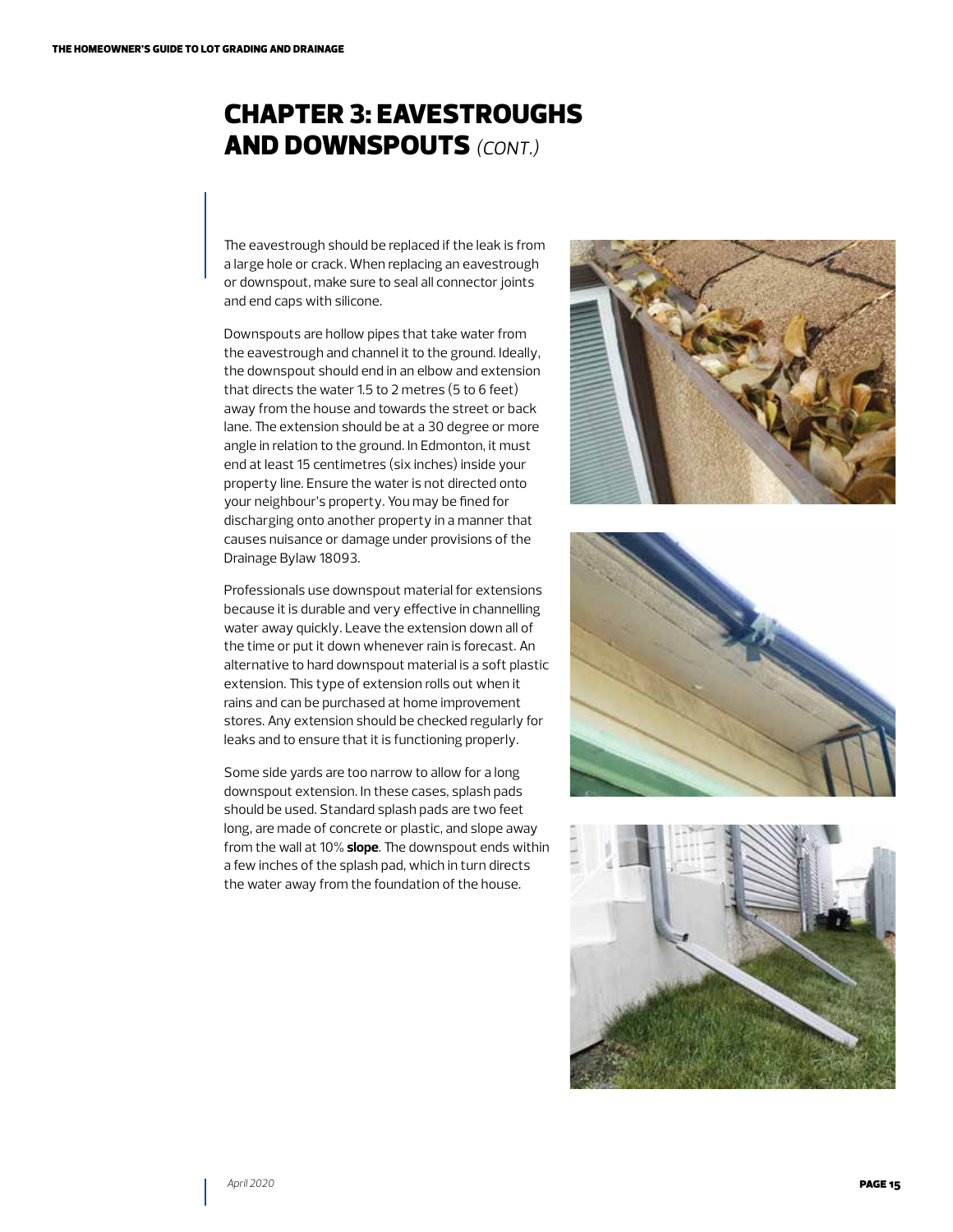# CHAPTER 3: EAVESTROUGHS AND DOWNSPOUTS *(CONT.)*

**Downspout extensions** or **splash pads** should never be removed. They protect you from a number of potential problems. Water along the basement walls of your house can seep through tiny cracks and cause a damp, clammy basement. Left unchecked, this seepage can eventually damage the foundation of your house.

Water that seeps down your basement walls and into your **weeping tile** can overload the sanitary sewer system, causing a sewer backup. It may create extra work for your sump pump, if you have one, and could cause pump failure under severe conditions.



**Correct Incorrect** 



**An Exception to the Rule:** *In many older Edmonton homes, roof downspouts are directly connected to an underground separate* **Storm Service** *pipe. In these cases, disconnecting a roof downspout from the pipe may not have much impact in reducing a flood risk. In fact, it may increase the risk if the lot is not properly graded to drain water away from the home, or it can create drainage issues or complaints from a neighbour. Some newer properties that have a Storm Service available must have the downspouts connected. For servicing information for your property please call EPCOR Water Services Inc., Infill Water and Sewer Servicing at 780-496-5444 or email [wass.drainage@epcor.com](mailto:wass.drainage%40epcor.com?subject=)*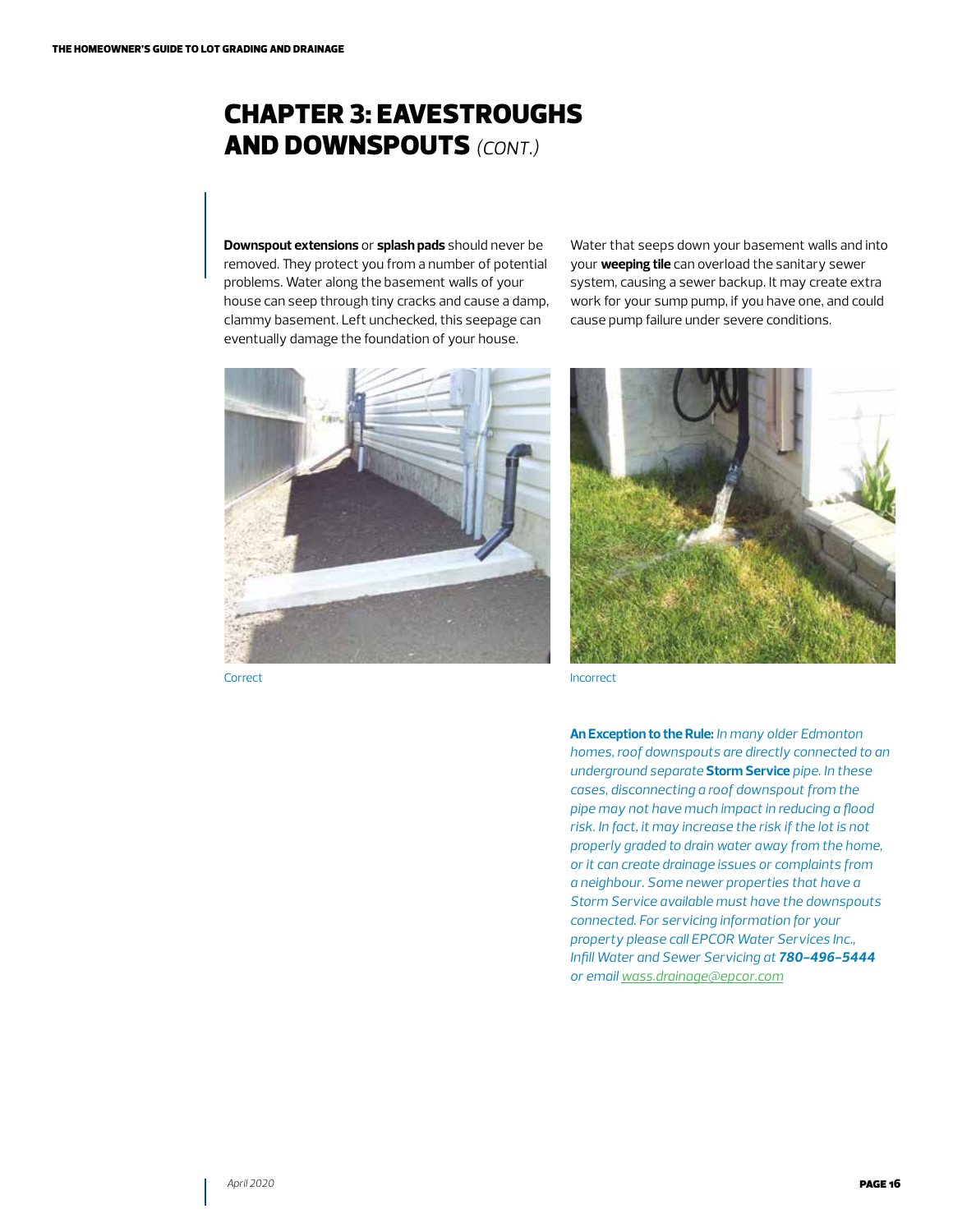# CHAPTER 4: IMPROVING LOT GRADING

Proper **lot grading** is one of the most important things you can do to prevent water from getting into your home. Since 1989, the City of Edmonton has had a bylaw that requires all homes in neighbourhoods to be graded in accordance to an approved **lot grading plan**.



Lot grading starts at your basement wall. Good eavestroughs, downspouts and extensions help make your outdoor drainage system better, but it can't make up for poor **lot grading**. Walk around your home and ensure there is a minimum **slope** from the wall. This includes under stairs, steps, and decks. The dirt or sod should slope down from the wall at a continuous angle for at least 1.5 to 2 metres (5 to 6 feet). If the surface is decorative rock, bark, or another porous material that lets water through easily, take the measurement from where the underlying dirt begins.



To have a proper slope, the soil at your basement wall should be higher than the ground several feet away. You should have a positive slope of 10 to 15 cm (4 to 6 inches) for a minimum distance of 1.5 to 2 metres (5 to 6 feet) away from your home's foundation. Use a slope gauge (see box) to see if the angle of the slope is adequate.

### *Homemade Slope Gauge*

*It's easy to make a slope gauge. Cut a 2x4 into one five foot length and one six inch length. Place the shorter piece vertically on end. Place the longer piece horizontally on top. Nail or screw the end of the horizontal piece onto the end of the shorter piece. Tie or place a level on top of the horizontal piece and you are ready to go!*



Place the long end of your slope gauge against the basement wall and the shorter end on the ground. The horizontal board should be level. If it is not, add soil at the basement wall until level is achieved.

Once it is level, fill in the space underneath the slope gauge all the 6" way to the end. Use this process as a guide for backfilling all the way around your home. Pack down the soil with a shovel or your foot. Check every 1.5 to 2 metres (5 to 6 feet) with your slope gauge to make sure the angle is still right.

It's important to backfill underneath your stairs, steps, and decks as well. Use the same angle as around the rest of the house, even if the bottom stair or step is less than five feet from the basement wall.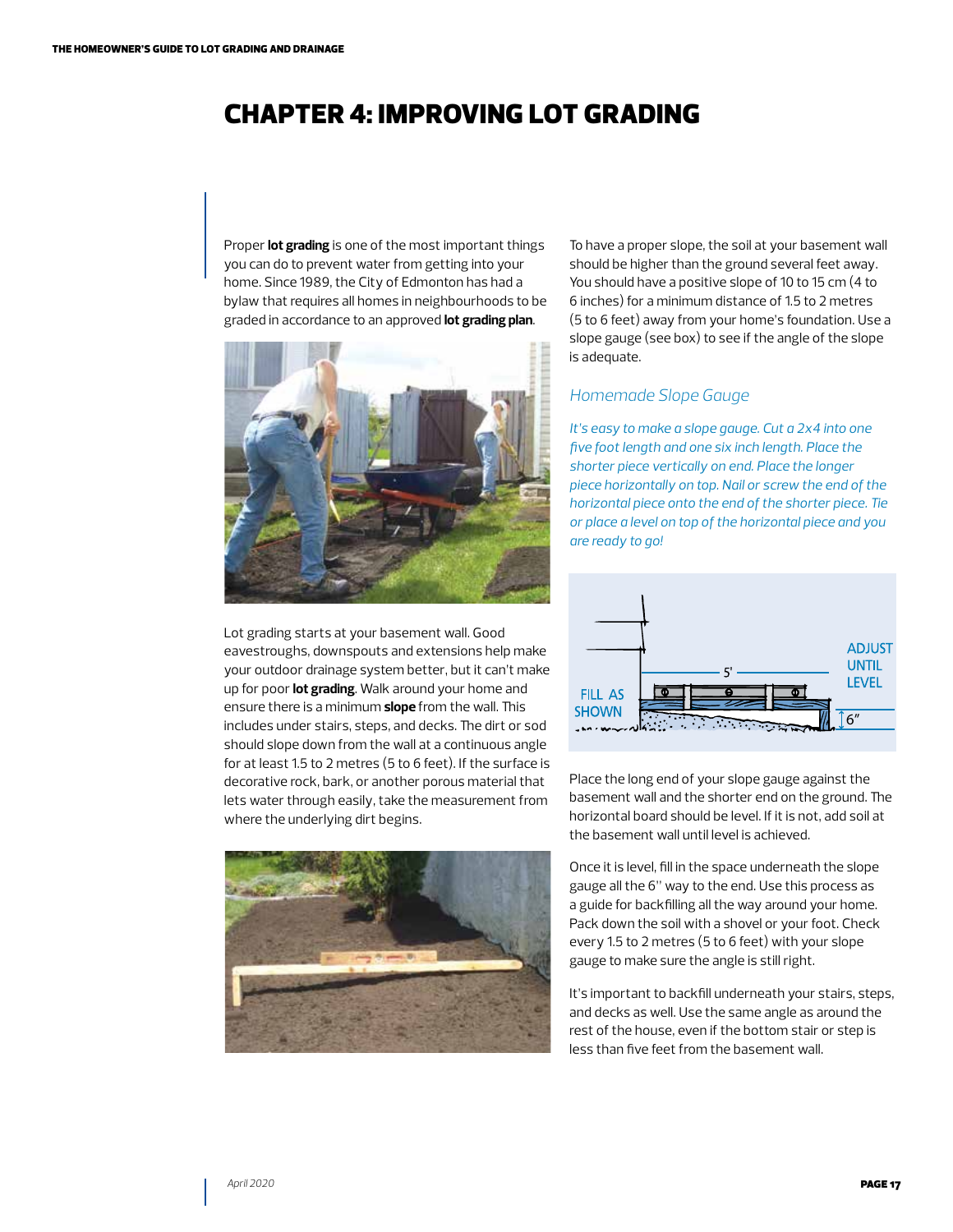# CHAPTER 4: IMPROVING LOT GRADING *(CONT.)*

*Remember: Ground settles over time, particularly near basement walls. You should check your grade every year and add soil where necessary.*





**Window wells** should be used where the bottom of a basement window is at or near ground level. They not only allow for proper grading but they also prevent dirt from rotting window sills. A window well is a U-shaped, ribbed, light metal product that can be purchased in most hardware stores. They come in various widths and heights, so measure your window before purchase.

The outer edges of the window well should surround the window and be tight against the basement wall.

### *Product Focus Window Wells*

- + Various widths and heights. Measure your basement window before purchase.
- Galvanized steel construction.
- + Easy to install.





The bottom of the window well should be at least one foot below the bottom of the window sill. The area inside the window well should be cleared of dirt and backfilled with loose gravel or rock. This process should be done from the bottom of the well to three to six inches below the bottom of the window sill allowing water to easily drain and filter down to the foundation **weeping tile**. The dirt or sod on the outside of the window sill should be graded in the same manner as the remainder of the house.

In some cases, houses may have existing window wells that don't drain properly. In extreme cases, a pipe may have to be inserted that runs directly from the bottom of your window well towards your weeping tile. Seek the advice of a professional before doing such work.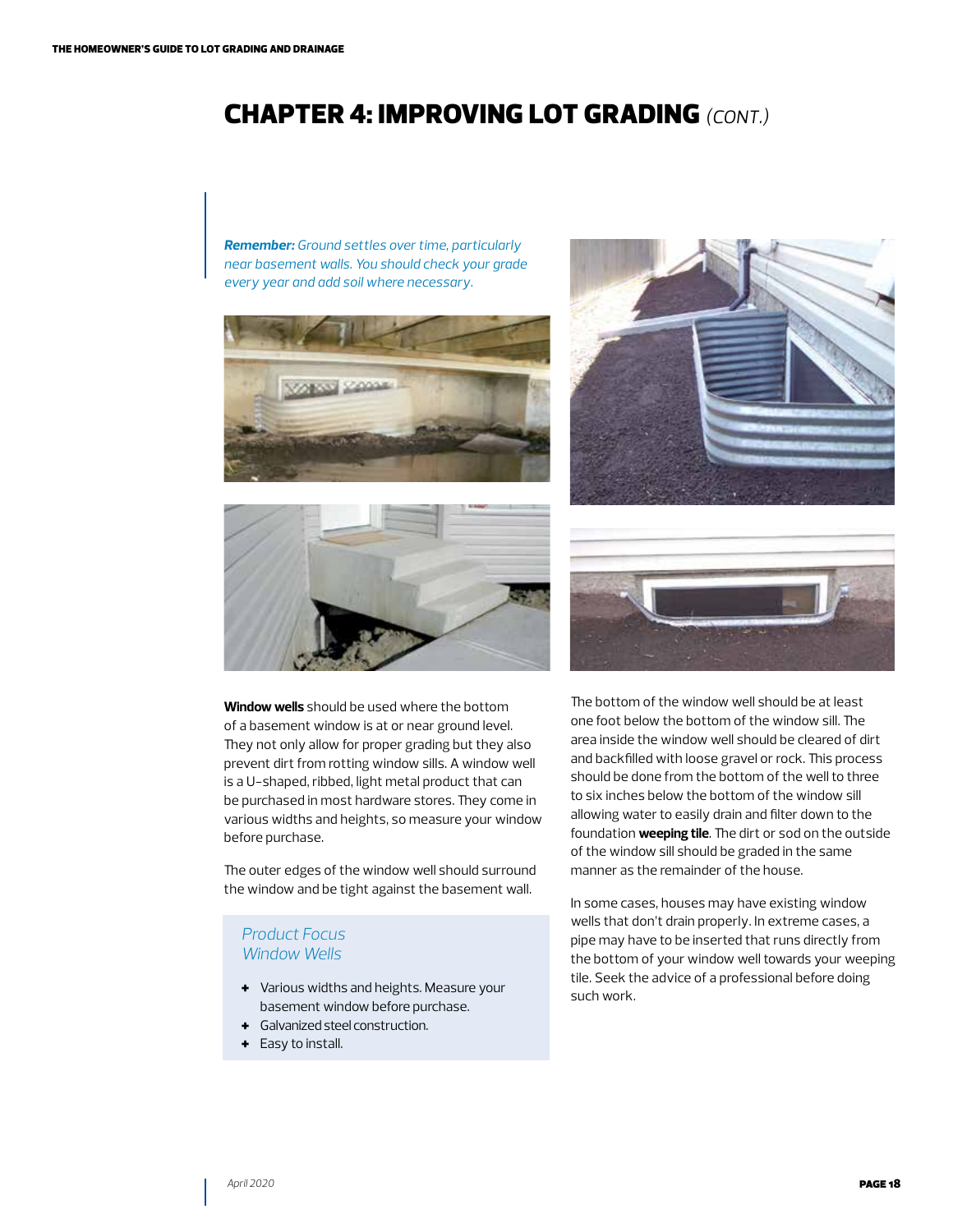# CHAPTER 4: IMPROVING LOT GRADING *(CONT.)*

### *Be Kind to Your Neighbours*

The sloping of your lot must follow the same rules as downspout extensions (see Chapter 3). Water should be directed to the back alley or the street and not into your neighbour's yard. This can be tricky when the space between houses is narrow. One solution is for you and your neighbour to create slope down towards a common property line. This creates a common **swale**  that can then channel water towards the alley or the street.

Your property may not allow for this solution. (i.e. you may have a retaining wall or high ground at the property line). In such cases, you can create an **internal swale** (a slope from the house and a slope from the high ground meet in the middle of the yard) and channel water towards the alley or the street.

In some cases, a neighbour's property may have approved grading, but be lower than yours. A retaining wall along the property line is a good solution to this problem and can be done in front of an existing fence or other feature you don't want disturbed. The wall allows you to create an **internal swale** that can safely channel water away.

It is always best if neighbours can discuss and resolve **lot grading** issues together. You can also contact a restoration company, professional landscapers, grading companies/contractors, private home inspectors or foundation drainage/ repair contractors experts for consultation and professional advice.







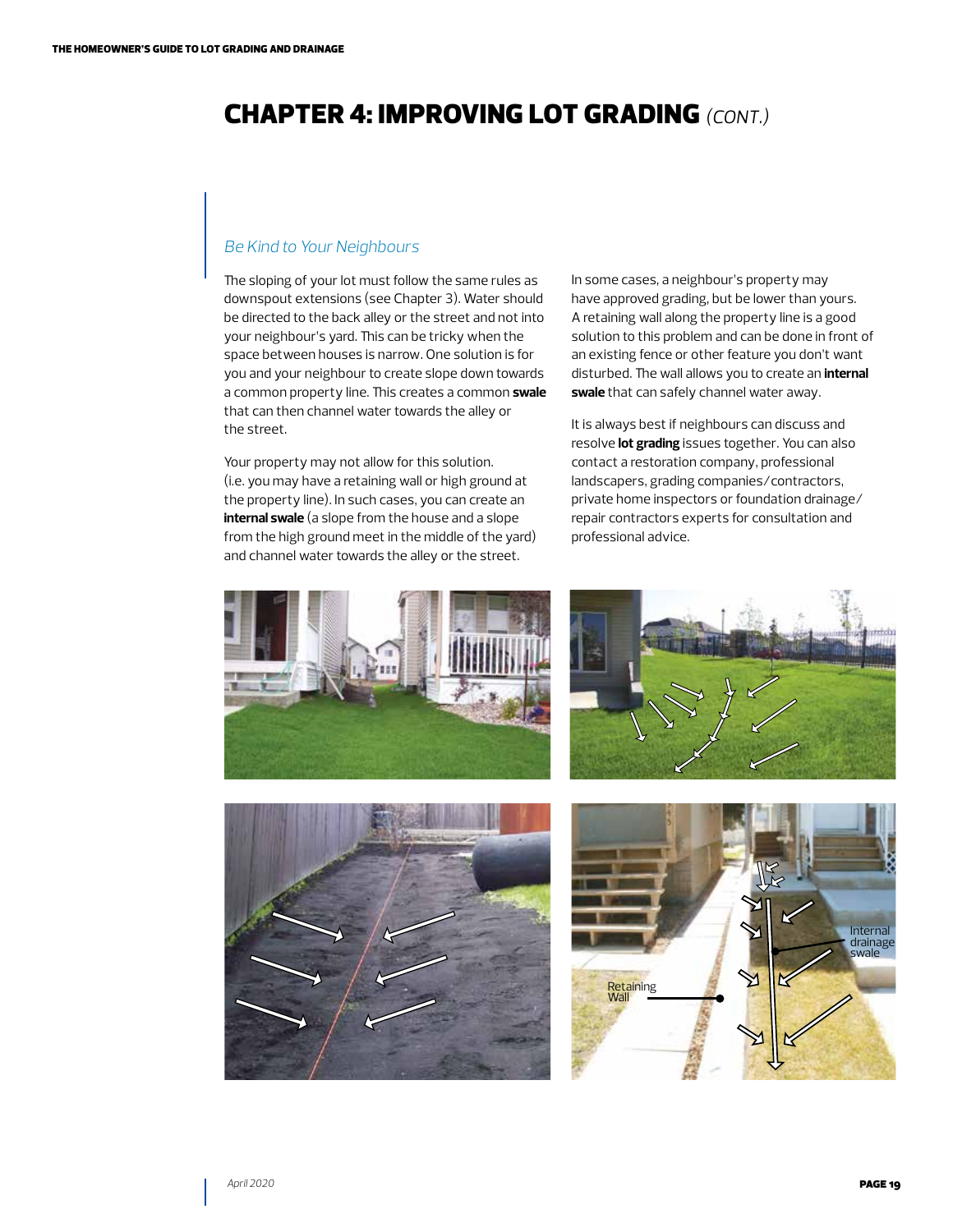Flood prevention devices like **backwater valves** and **sump pumps** can be valuable home drainage assets, but not everyone needs one. Consider your entire home drainage system, what type of home you have, where you live, method of servicing, and your flooding history before rushing out to buy and install these devices.

### *Backwater Valves*

A backwater valve sits inside a home's branch or main sanitary sewer line. Its job is to prevent sewage from returning up a sanitary sewer line and entering the basement. It is an effective last line of defence and is recommended for all homes that are at risk of flooding.

There are two types of backwater valves. Both work well, but it is important to install the right one. The **sanitary service** line entering a home needs a *vented* backwater valve. Branch lines coming off the main line need a *non-vented* valve. You may need more than one valve depending on your home's internal plumbing. A qualified plumber can test your system and recommend the correct installation.



Example of a vented backwater valve

During a storm, sanitary wastewater trying to flow back into a home causes the backwater valve to close its flap. This action prevents sewage from reentering the home, but it also means water from inside your home can't get out until the valve reopens.

*Remember: When the valve closes the sewer line, you should not use the toilet, sink, shower, washer, dishwasher, or anything else that discharges wastewater. The wastewater will have nowhere to go except up the floor drain and into your basement.*

Backwater valves need to be cleaned and maintained to work properly (Chapter 6). Also, older backwater valves have metal flaps (brass and cast iron). Cast iron flappers can corrode over time, which can cause them to stick. Once this occurs, they should be replaced with a valve that has a plastic flap.



\*NOTE: FOR CONCEPTUAL PURPOSES ONLY. MAY VARY WITH EACH HOME.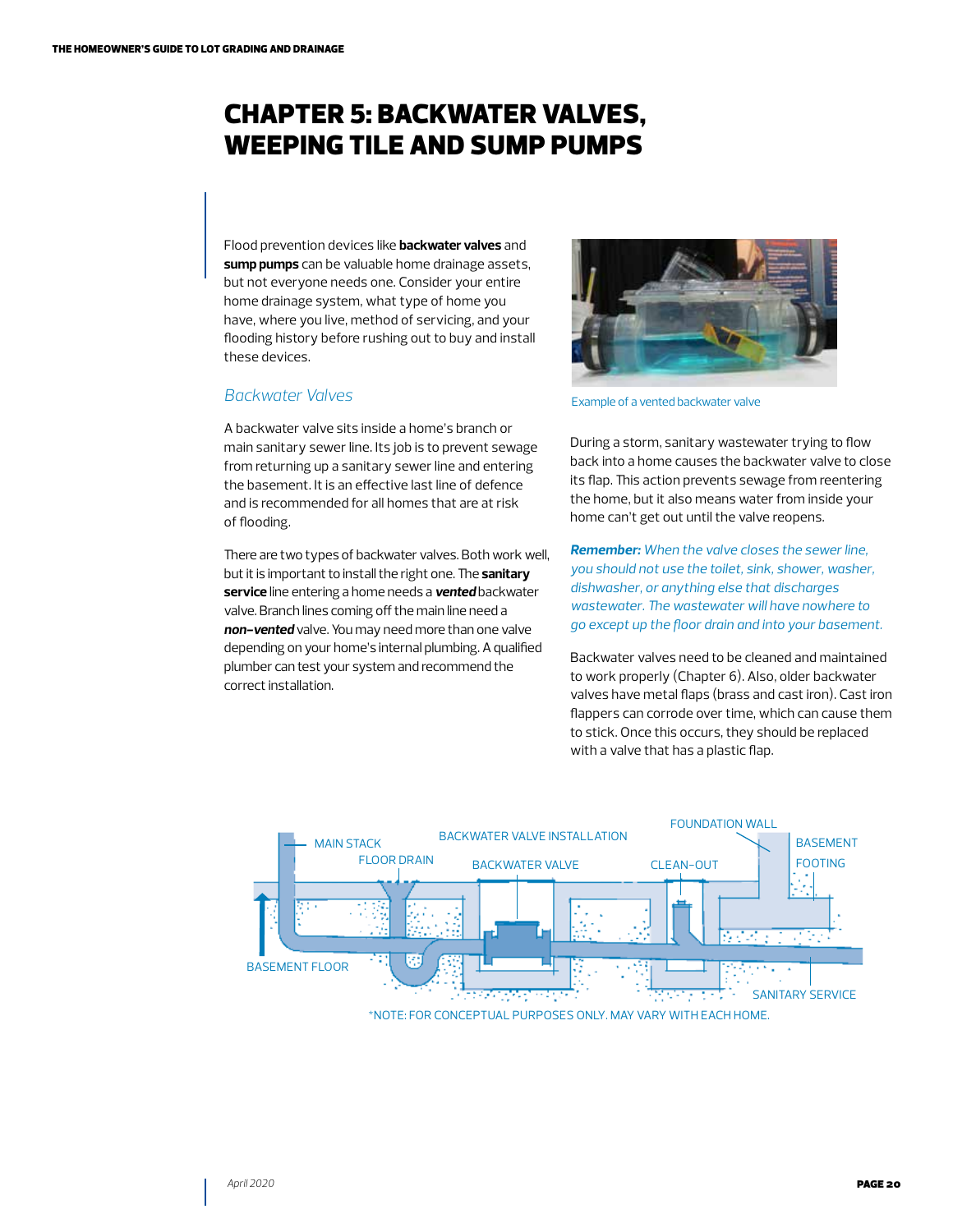### *Weeping Tile*

**Weeping tile** is a perforated plastic pipe that surrounds the foundation of a home. It sits in a bed of gravel, allowing excess groundwater to seep into it. This water is channelled to a **sump pump**, or the sanitary sewer system, the **stormwater** sewer system, depending on the age of the home.



#### *Permits*

*Adding drainage components like a backwater valve and weeping tile requires a plumbing permit from the City of Edmonton. Call 311 for all permits.*

For development prior to 1988, **weeping tile** flows were directed to the **sanitary sewer main** and **combined sewer main**. As of 1988, new development is required to direct weeping tile to the **foundation service** where available.

Installing or repairing weeping tile is expensive, but necessary in some cases. For example, weeping tile that is collapsed or clogged by debris should be repaired to prevent damage to the foundation and basement walls. You should seek professional advice from a plumber or qualified contractor before making any decisions.

### *Sump Pumps*

Over 60,000 homes in the Edmonton region may need their sump pumps replaced in the next five years. Yours may be one of them.

The majority of homes built since 1988 have a sump pump. A working pump plays an important part in flood prevention, channelling groundwater out and away from the home. If your home was built after 1988, you should be aware of the condition of your pump and whether it needs replacing. A good quality pump should last around 10 years, depending on how often it is working and the acidity and dirtiness of the water.

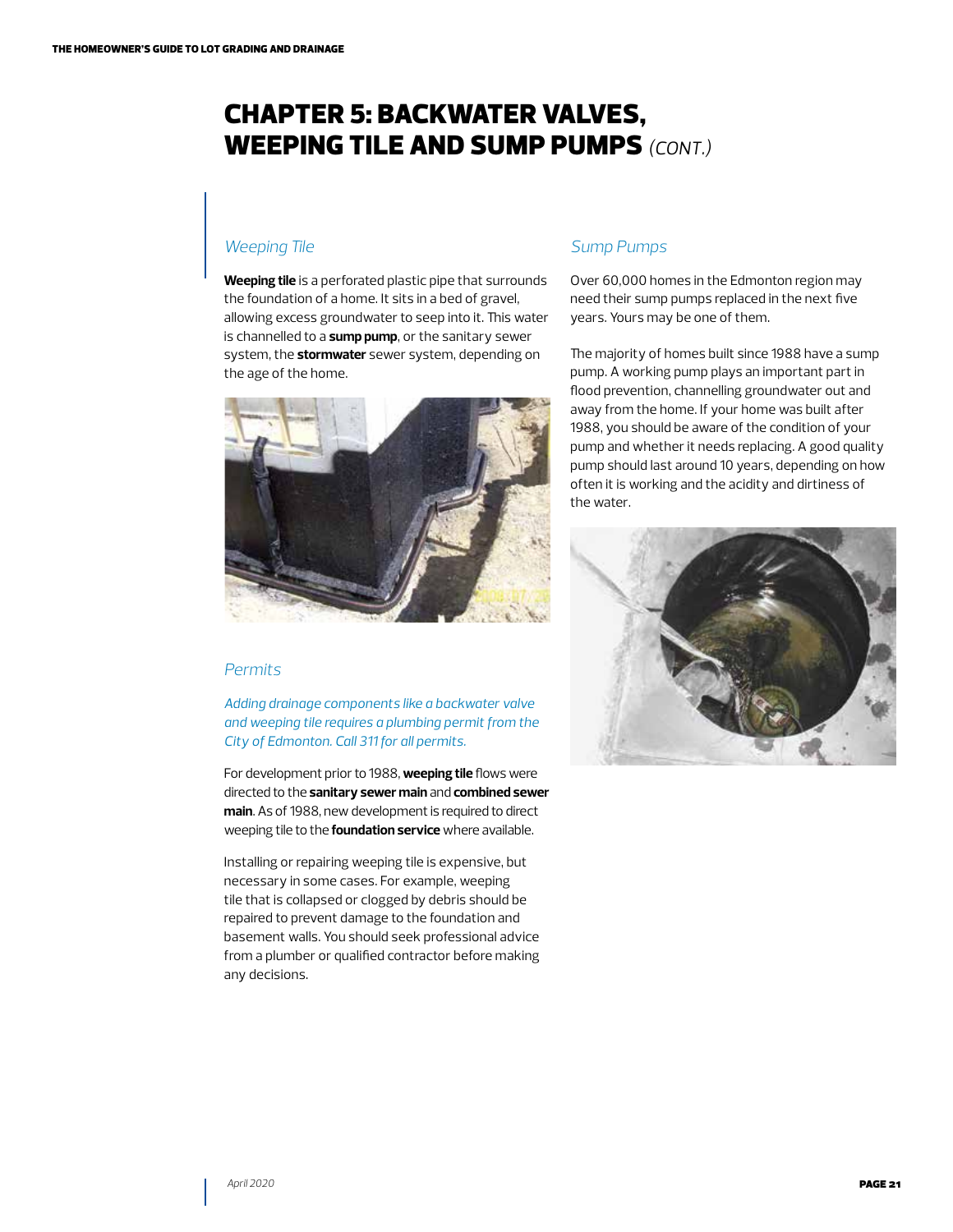How do you find out whether or not you need to replace your pump? If you need to replace it, what should you look for in a new pump?

### *Finding and Testing Your Sump Pump*

Different manufacturers have different recommendations for testing and maintaining your pump. Some recommend running the pump every two to three months, while others recommend a yearly test. Follow any recommendations provided by the manufacturer. The pump should be located in a shallow pit or **sump** at the lowest point in your basement. Once you've located the pump, you can perform a simple three-step test to ensure the pump is working properly:

- 1 Check to make sure power is running to the pump circuit.
- 2 Pour enough water into the **sump** pit for the pump to begin working.
- 3 Check the outside pipe to ensure that water is flowing from the discharge line outside your home. In some cases, the pump may seem to run but not pump water.



If you test the pump and it is not working properly:

- + Check for debris blocking the suction intake.
- + Listen for strange noises coming from the motor.
- + Check for oil in the sump well (may indicate a failed pump seal).
- + If the activating switch for the pump works on a float, check that the float is not restricted.

Depending on the problems you encounter, you may want to consider getting your sump pump serviced or replaced.

*Caution: Maintenance should be done by a qualified technician.*

### *Other Factors*

*Freezing:* If your pump is operating during freezing weather, there is a risk of freezing and line blockage. It is best to disconnect outside hoses prior to winter.



*Recycling:* If water from your **sump** hose discharges too close to your foundation, the water may recycle and end up back in your system, possibly endangering your foundation.

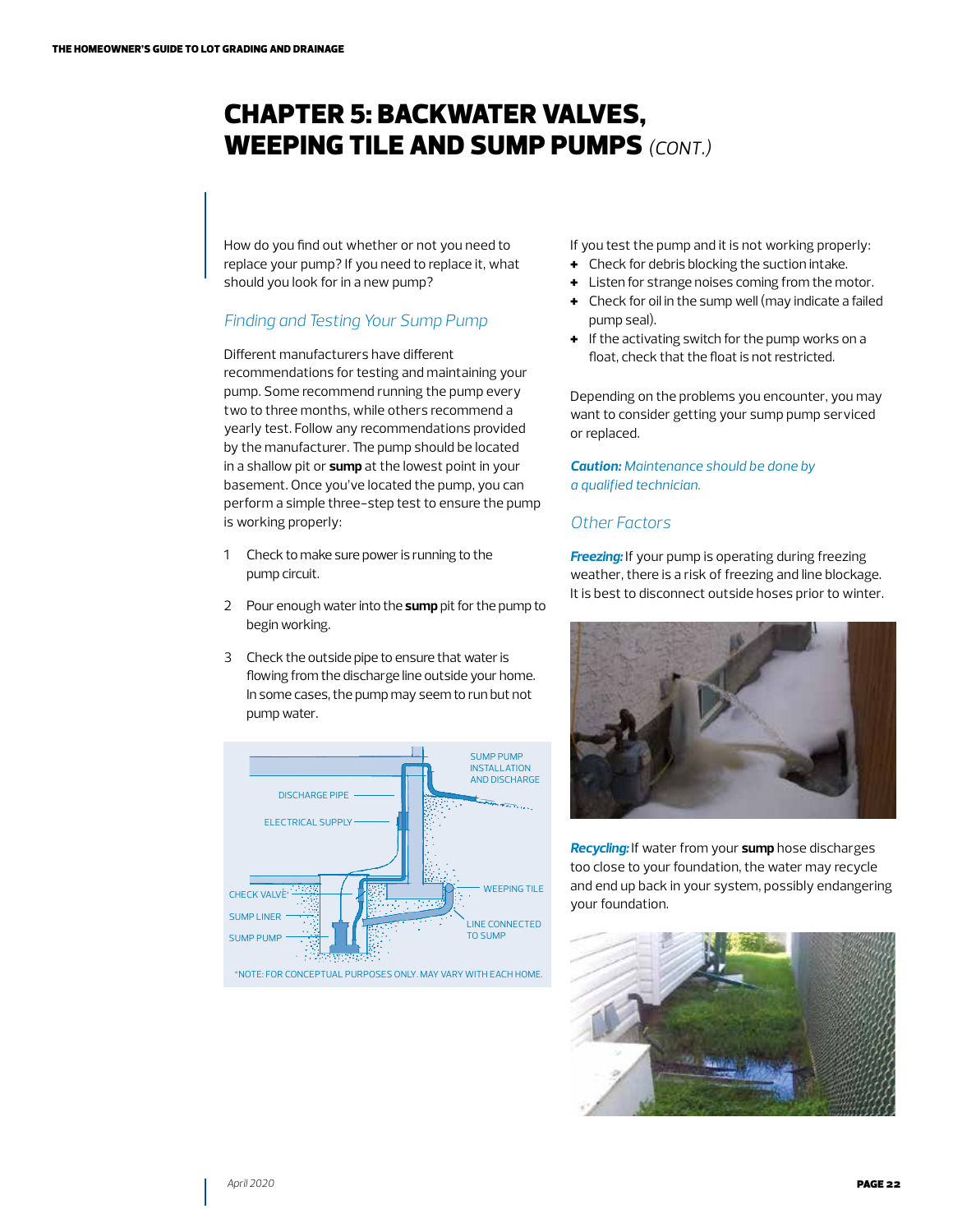### *What to Look for When Replacing Your Sump Pump*

There are some basic criteria for choosing a pump: size or capacity, pump type, and horsepower. There are other factors specific to your home that may also influence your choice of pump, such as the volume of water your drainage system has to handle or the amount of grit in the water. In the end, you have to balance your needs with how much you want to pay. You can buy a cheaper pump, but don't expect it to perform as long or as well. A higher quality pump is built from top quality components.

#### *Horsepower (hp)*

+ Minimum 1/3 hp recommended.

#### *Size/Capacity/Performance*

- + Make sure to size your pump properly to ensure greatest efficiency.
- + Get information on the pump capacity (the amount of water pumped in gallons per minute) and the height and distance the water needs to travel (referred to as "head").
- + To avoid clogging, the pump should be able to pass stones of up to 10 millimetres through the pipes.
- + Pumping head should be a minimum of approximately 10 feet.
- $\bullet$  Discharge line should be 1 $\frac{1}{4}$  inch pipe.

#### *Pump Type, Back-up Systems and Alarms*

- + *Common types: submersible, pedestal, and water-powered.*
- + Submersible is most common.
- + Pedestal type may be better in highly corrosive areas.
- + Water-powered pumps are not as efficient as electric.
- + It is a good idea to have a back-up system (water powered or battery) or an alarm to warn you if your pump fails.
- + Back-up systems: water-powered or battery.

#### *Quality*

Pumps are tested against general standards and rated accordingly. Before purchasing a pump, check whether the pump meets CSA standards and displays a "CSA Approved" sticker.

### *Sump Pit Requirements*

If your sump pit is incorrectly sized, it will affect the operation of the pump. The pump is most efficient when it is working at its optimal flow rate, based on the capacity of the pit. The City's building code sets out minimum requirements for sump pit size:

#### **Pit depth: 750 mm Pit area: 0.25 square meters (0.56 m diameter for circular sumps)**

A sump pit cover is required, and should be child-proof.

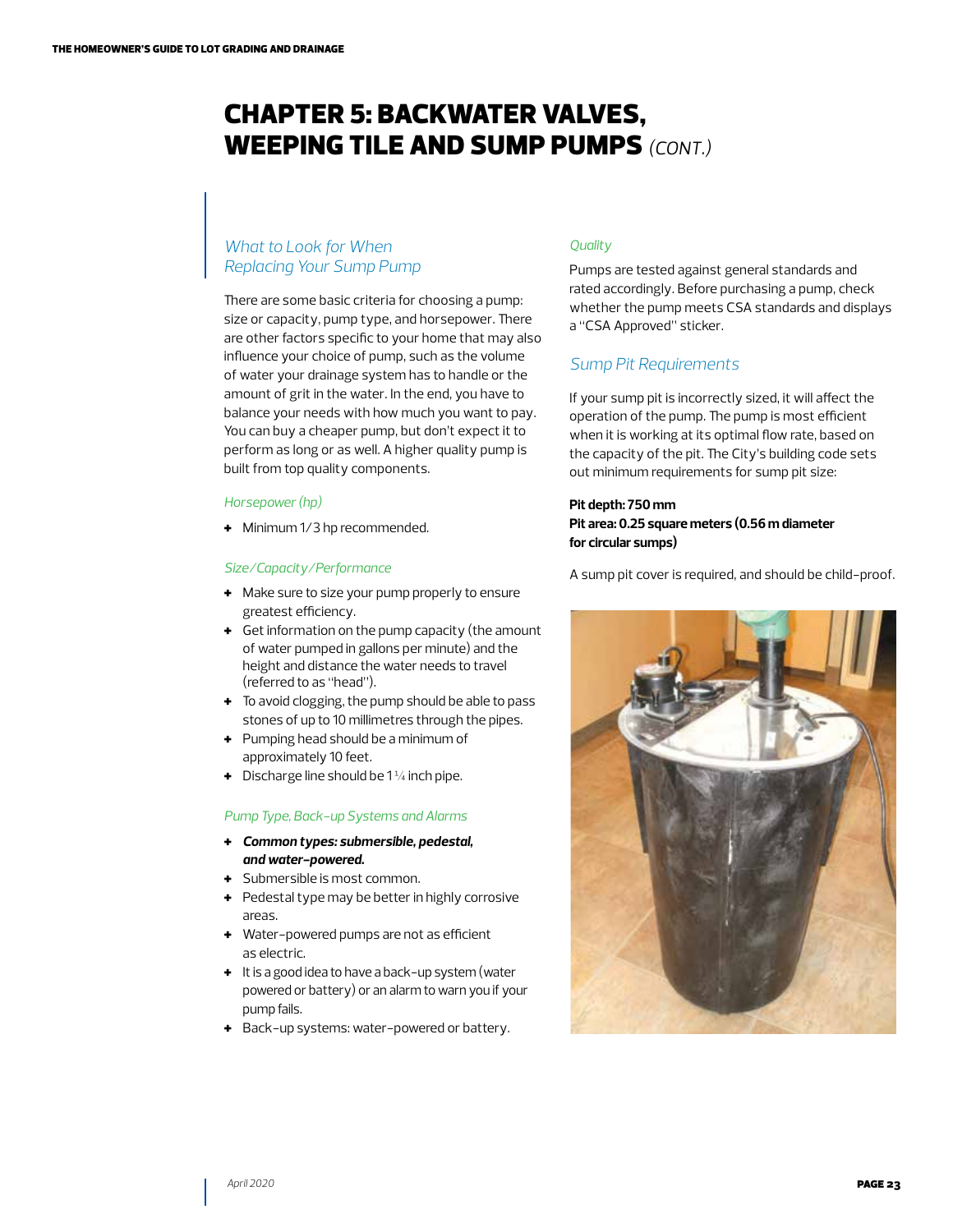### *Purchasing Checklist*

(use to compare models you are considering for purchase)

| <b>FEATURE</b>                                               | <b>MINIMUM</b><br><b>REQUIREMENT</b> | <b>MODEL:</b> | <b>MODEL:</b> | <b>MODEL:</b> |
|--------------------------------------------------------------|--------------------------------------|---------------|---------------|---------------|
| Horsepower (hp)                                              | rated 1/3 hp                         |               |               |               |
| Pump capacity<br>(gallons per minute)                        | specific to each home                |               |               |               |
| Pump head (sump<br>level to pipe exit<br>from home)          | approx. 10 to 12 ft.                 |               |               |               |
| Solids handling                                              | allows stones up to 10 mm<br>to pass |               |               |               |
| Discharge line size                                          | $1\frac{1}{4}$ inch pipe             |               |               |               |
| Check valve                                                  | recommended                          |               |               |               |
| Back-up system /<br>alarm                                    | recommended                          |               |               |               |
| Warranty                                                     | generally 1-2 years                  |               |               |               |
| Approved by<br>Canadian Standards recommended<br>Association |                                      |               |               |               |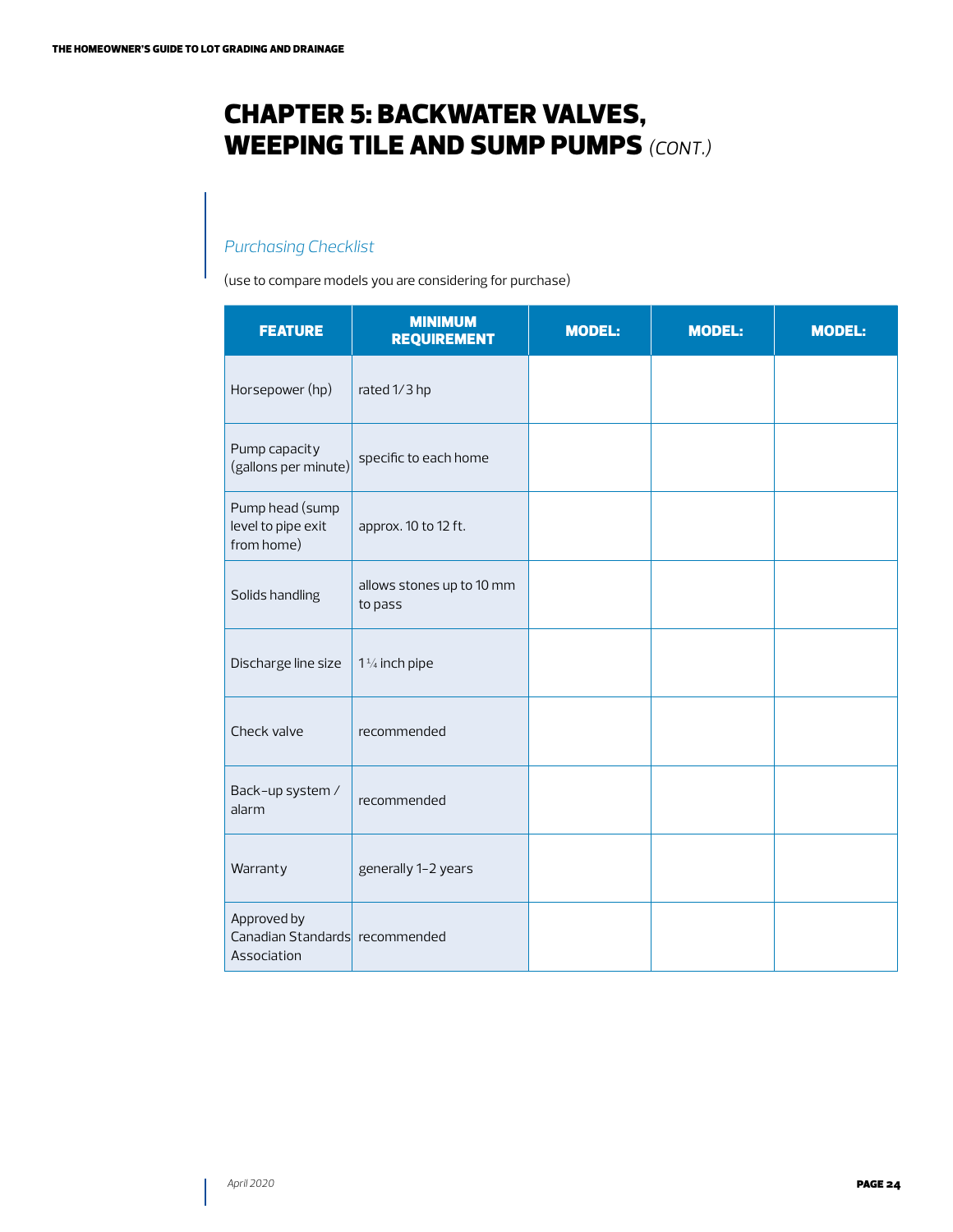# CHAPTER 6: MAINTAINING YOUR HOME DRAINAGE SYSTEM

Regular maintenance of your home drainage system can often be the difference between staying dry or getting flooded. Once a year, it is a good idea to evaluate the condition of your system – inside and out. If you find a problem, make fixing it a priority.

### **Remember:** *Most flooding on private property is caused by the failure of one or more home drainage components.*

This chapter provides a maintenance checklist you should review each year. If you are unsure of what to do, call a professional.

### *Outside*

#### *Eavestroughs and Downspouts*

- + Clean leaves and debris from inside the eavestrough and downspouts.
- + Tighten elbows and other connections.
- + Caulk and seal any leaks.
- + Repair or replace sagging, badly dented, or cracked sections.

#### *Lot Grading*

- + Check the **slope** from the basement wall.
- + Check for settling, particularly under stairs and decks.
- + Raise any low spots.
- + Look for cracks or spaces on driveways, sidewalks, and patios that are next to the foundation wall. Caulk or waterproof where needed.



### *Inside*

#### *Foundation Walls*

- + Check for moisture along the walls and the floor.
- + Fill and seal any visible cracks.





Poor repair of an eavestrough

#### *Splash Pads and Extensions*

- + Reconnect any loose pads or extensions.
- + Replace badly dented extensions.
- + Check soft plastic.
- + Roll out extensions to check for leaks and to ensure they work properly.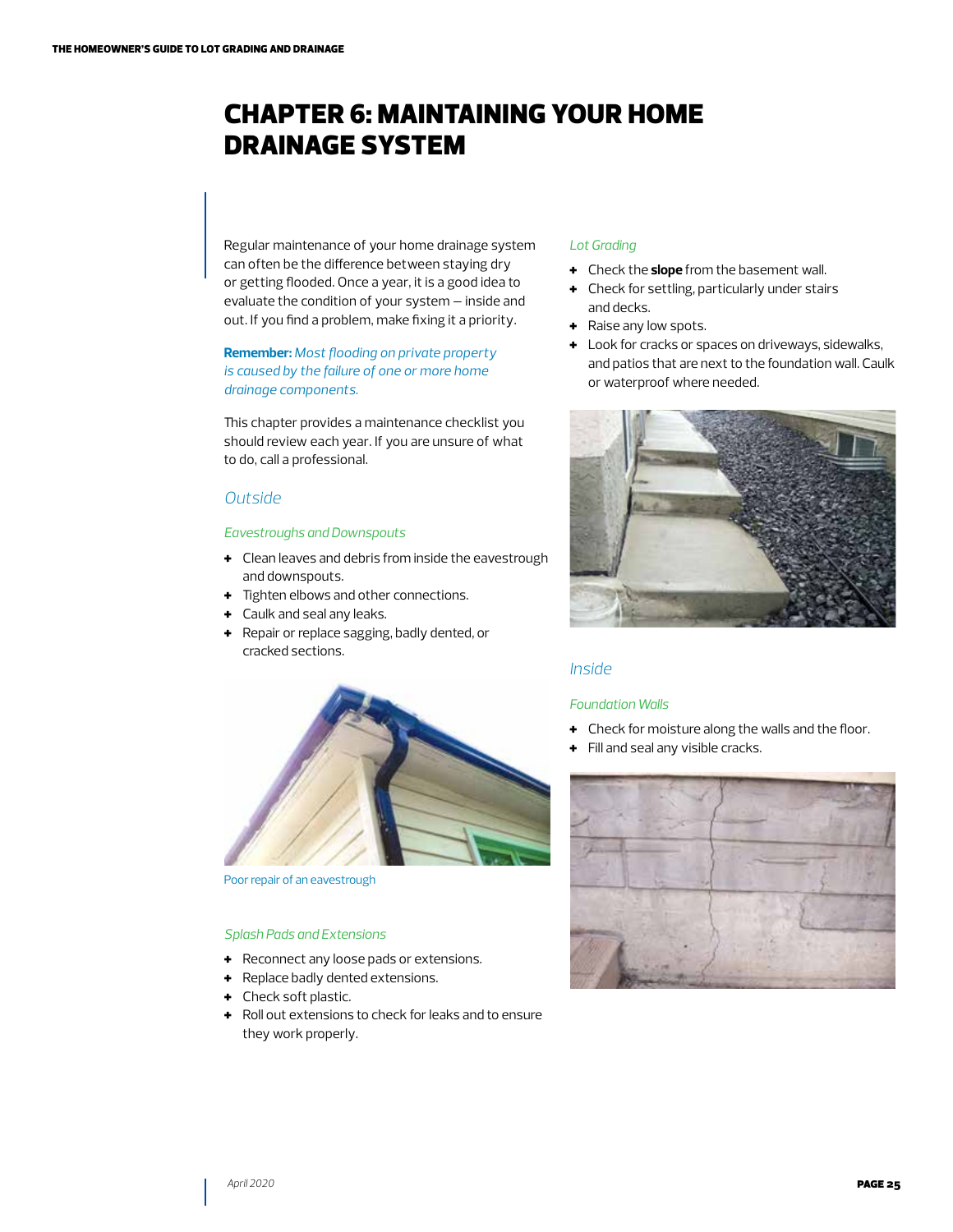# CHAPTER 6: MAINTAINING YOUR HOME DRAINAGE SYSTEM *(CONT.)*

### *Sump Pump*

- + Check for power.
- + Test the pump by pouring water into the pump well.
- + Check the outside pipe to confirm water is flowing towards the street or back lane.
- + Check and repair any leaks in the sump pump pipe.
- + Disconnect sump pump discharge hose in winter conditions to avoid freezing in the line.

#### *Backwater Valve*

- + Open the top and clean out any debris.
- + Check the flapper. Make sure it is moving freely.

### *Plumbing Fixtures*

+ Maintain proper water levels in traps in floor drains and toilets to minimize odours.

#### *Fats, Oils, and Grease — Store it, don't pour it. (EPCOR)*

*Pouring fats, oils, and grease (FOG) down your drain can cause significant problems in your home sewer system as the FOG solidifies in your pipes and causes sewer back up. The result can be property damage and considerable expense and inconvenience to you and to the City.*

*Store your used fats and grease in a disposable container. When it is full, put it in the garbage. Used cooking oil should be cooled and put into a covered plastic bottle, labeled, and put out for garbage collection. If you need to dispose of more than one litre of used cooking oil, take it to an [Eco Station](https://www.edmonton.ca/programs_services/garbage_waste/eco-stations.aspx).*

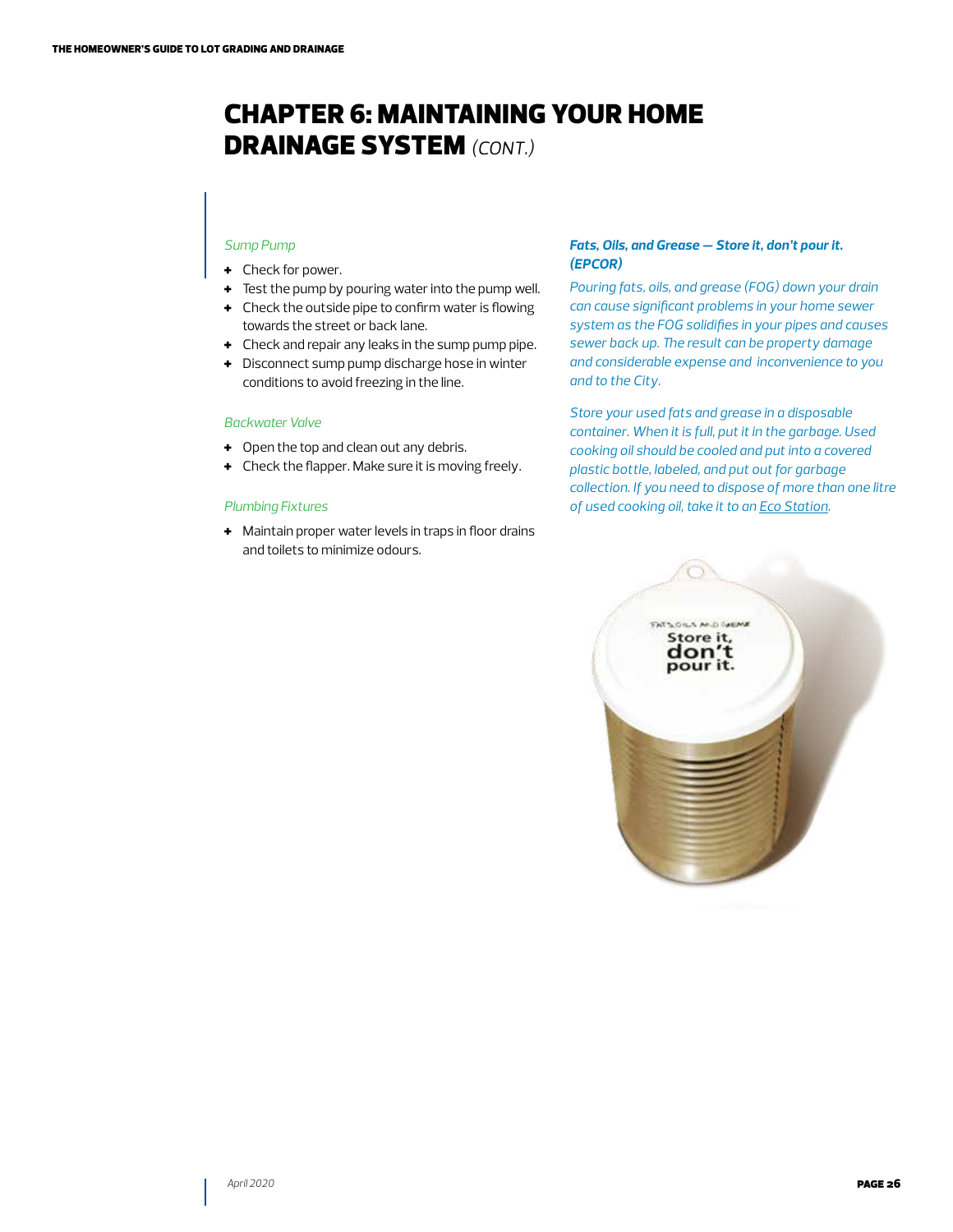# CHAPTER 7: RESOURCES THAT CAN HELP

There are a number of people and organizations that can help you if you are concerned, or need help with your home drainage system.

### *The City of Edmonton*

#### *311*

+ Lot Grading General Information

#### *EPCOR*

Water Services Inc., Infill Water Sewer Servicing 780-496-5444

[wass.drainage@epcor.com](mailto:wass.drainage%40epcor.com?subject=)

Call this number for information regarding water and sewer service connection requirements.

Visit [www.epcor.com](http://www.epcor.com) to learn more about EPCOR's programs and strategies for Flooding and Flood Prevention.

#### *EPCOR Drainage, Flood Prevention Home Checkup Program* 780-944-7777

[floodprevention@epcor.com](mailto:floodprevention%40epcor.com?subject=) [www.epcor.com/floodprevention](https://www.epcor.com/products-services/drainage/flooding-flood-prevention/Pages/default.aspx)

For information about EPCOR's programs and strategies for Flooding and Flood Prevention: During and After Flooding, Flood Prevention Homeowner Programs and Flood Prevention Homeowner Maintenance.

#### *EPCOR Drainage*

[www.epcor.com/products-services/drainage](http://www.epcor.com/products-services/drainage) For information on EPCOR Drainage Products and Services: Flood Mitigation, Flooding and Flood Prevention, About Stormwater Facilities, Manhole Cover and Catch Basin Concerns.

*EPCOR Drainage and Sewer Trouble* 780-412-4500 <https://epcor.com>

#### *Plumbers and Landscapers*

If you would like professional help correcting a drainage problem, look to professional plumbers and landscapers for help. Lists of plumbers or landscapers can be found in the Yellow Pages or by contacting the Better Business Bureau of Central and Northern Alberta at 1-800-232-7298 or <https://www.bbb.org/>. The Better Business Bureau can provide you with company reports 24 hours a day. Regardless of whom you contact, it's a good idea to get three estimates and references before choosing a contractor.

#### *Do-it-yourself Resources*

If you plan on doing the work yourself, you can get a lot of support and information from hardware, home improvement, and plumbing supply stores. Many of the staff are trade professionals and are usually more than happy to share their knowledge and expertise with you.

#### *Alberta Health Services*

780-735-1800 [www.albertahealthservices.ca/eph/eph.aspx](http://www.albertahealthservices.ca/eph/eph.aspx)

Leaky or flooded basements may become a health risk if clean-up is not done quickly and correctly. This environmental health services unit can provide information and advice in response to inquiries about potential health risks.

#### **Environmental Public Health**

10055 106 Street Edmonton, Alberta T5J 2Y2 Telephone: 780-735-1800 (Call for inspector availability)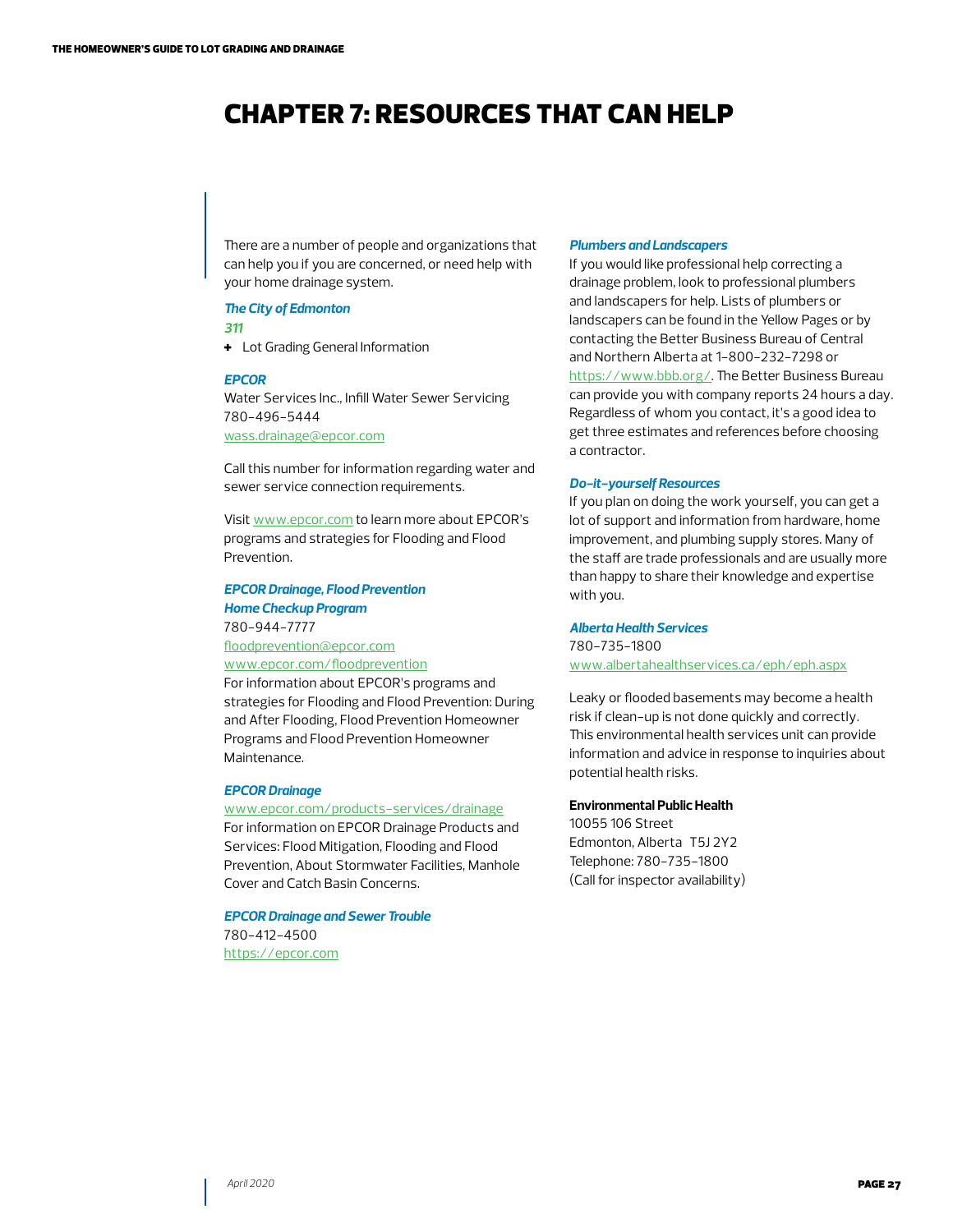# CHAPTER 8: GLOSSARY OF TERMS

#### Backwater valve

A backwater valve is located in a house's sanitary sewer line. The valve closes under pressure, preventing sewage from returning up the line and back into the home.

#### **CATCH BASIN**

A catch basin collects stormwater from the street through an open metal grate and channels it to an underground stormwater pipe. Below street level is a trap where sand, gravel, and other material is captured for removal.

#### Combined sewer main

A combined sewer main collects both stormwater and wastewater in the same pipe. Since about 1960, combined sewers are no longer built in Edmonton.

#### **DOWNSPOUT**

A downspout is a length of pipe that is connected to an eavestrough and runs vertically from the roof to the ground.

#### Downspout extension

A downspout extension is a length of pipe that is connected to the bottom of the downspout and runs at a downward angle away from a building.

#### Dry pond

A dry pond is a man-made depression created to capture surface runoff during major rains.

#### **EAVESTROUGH**

An eavestrough is attached directly below the roofline. It collects stormwater from the roof and channels it to a downspout.

#### Foundation service

An underground sewer pipe that connects a private foundation drainage system (weeping tile) to a storm sewer main. This type of service is designed to collect subsurface flows and groundwater only.

#### Grey water

Grey water is the relatively clean waste from baths, sinks, washing machines, and other kitchen appliances.

#### Internal swale

A swale designed to handle surface water entirely within a property.

#### Lot grading

Lot grading is shaping and sloping the land to direct surface drainage away from buildings and towards a City right-of-way (lane or street). The purpose of Lot Grading is to direct surface runoff away from buildings for the benefit of property owners.

#### Lot grading plans

Lot grading plans are engineered drainage designs for neighbourhoods specifying design elevations, surface grades, lot types, swale locations, and other drainage related information required for lot grading.

#### Rain gutter

A rain gutter is another name for eavestrough.

#### Sanitary service

An underground sewer pipe that connects a private sanitary drainage system to a sanitary sewer main. This type of service is designed to collect sewage and wastewater.

#### Sanitary sewer main

A sanitary sewer main collects sewage and grey water from homes and businesses and directs it to a plant for treatment.